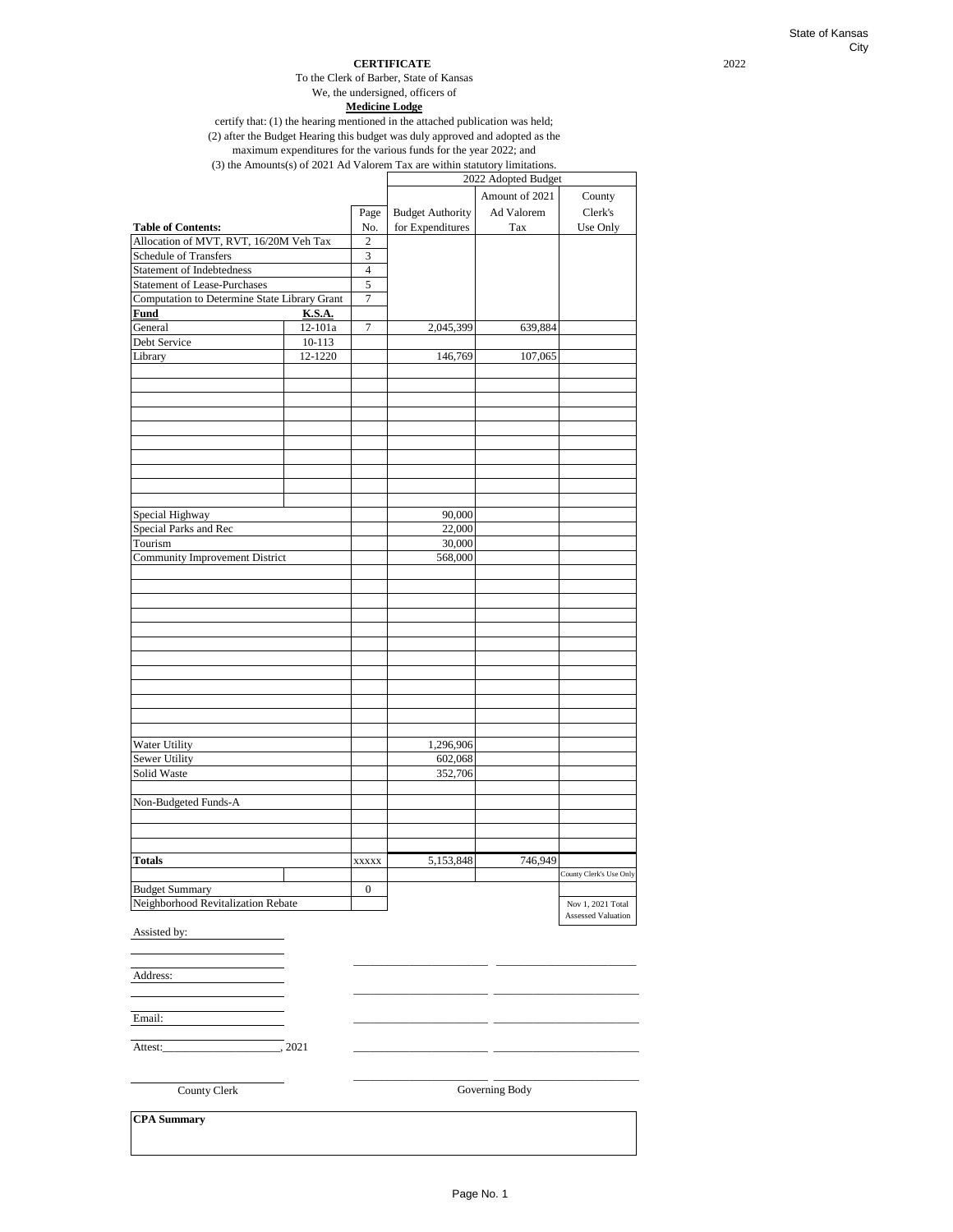## **Allocation of MV, RV, 16/20M, Commercial Vehicle, and Watercraft Tax Estimates**

| <b>Budgeted Fund</b>                         | Ad Valorem Levy                    |                       |                                  | Allocation for Year 2022 |          |                |
|----------------------------------------------|------------------------------------|-----------------------|----------------------------------|--------------------------|----------|----------------|
| for 2021                                     | Tax Year 2020                      | <b>MVT</b>            | <b>RVT</b>                       | 16/20M Veh               | Comm Veh | Watercraft     |
| General                                      | 613,763                            | 120,267               | 1,497                            | 6,276                    | 6,892    | $\overline{0}$ |
| Debt Service                                 |                                    |                       |                                  |                          |          |                |
| Library                                      | 106,184                            | 20,807                | 259                              | 1,086                    | 1,192    | $\overline{0}$ |
|                                              |                                    |                       |                                  |                          |          |                |
|                                              |                                    |                       |                                  |                          |          |                |
|                                              |                                    |                       |                                  |                          |          |                |
|                                              |                                    |                       |                                  |                          |          |                |
|                                              |                                    |                       |                                  |                          |          |                |
|                                              |                                    |                       |                                  |                          |          |                |
|                                              |                                    |                       |                                  |                          |          |                |
| <b>TOTAL</b>                                 | 719,947                            | 141,074               | 1,756                            | 7,362                    | 8,084    | $\Omega$       |
| County Treas Motor Vehicle Estimate          |                                    | 141,074               |                                  |                          |          |                |
| County Treas Recreational Vehicle Estimate   |                                    |                       | 1,756                            |                          |          |                |
| County Treas 16/20M Vehicle Estimate         |                                    |                       |                                  | 7,362                    |          |                |
| County Treas Commercial Vehicle Tax Estimate |                                    |                       |                                  |                          | 8,084    |                |
| County Treas Watercraft Tax Estimate         |                                    |                       |                                  |                          |          | $\mathbf{0}$   |
|                                              |                                    |                       |                                  |                          |          |                |
| Motor Vehicle Factor                         |                                    | 0.19595               |                                  |                          |          |                |
|                                              | <b>Recreational Vehicle Factor</b> |                       | 0.00244                          |                          |          |                |
|                                              |                                    | 16/20M Vehicle Factor |                                  | 0.01023                  |          |                |
|                                              |                                    |                       | <b>Commercial Vehicle Factor</b> |                          | 0.01123  |                |
|                                              |                                    |                       |                                  | Watercraft Factor        |          | 0.00000        |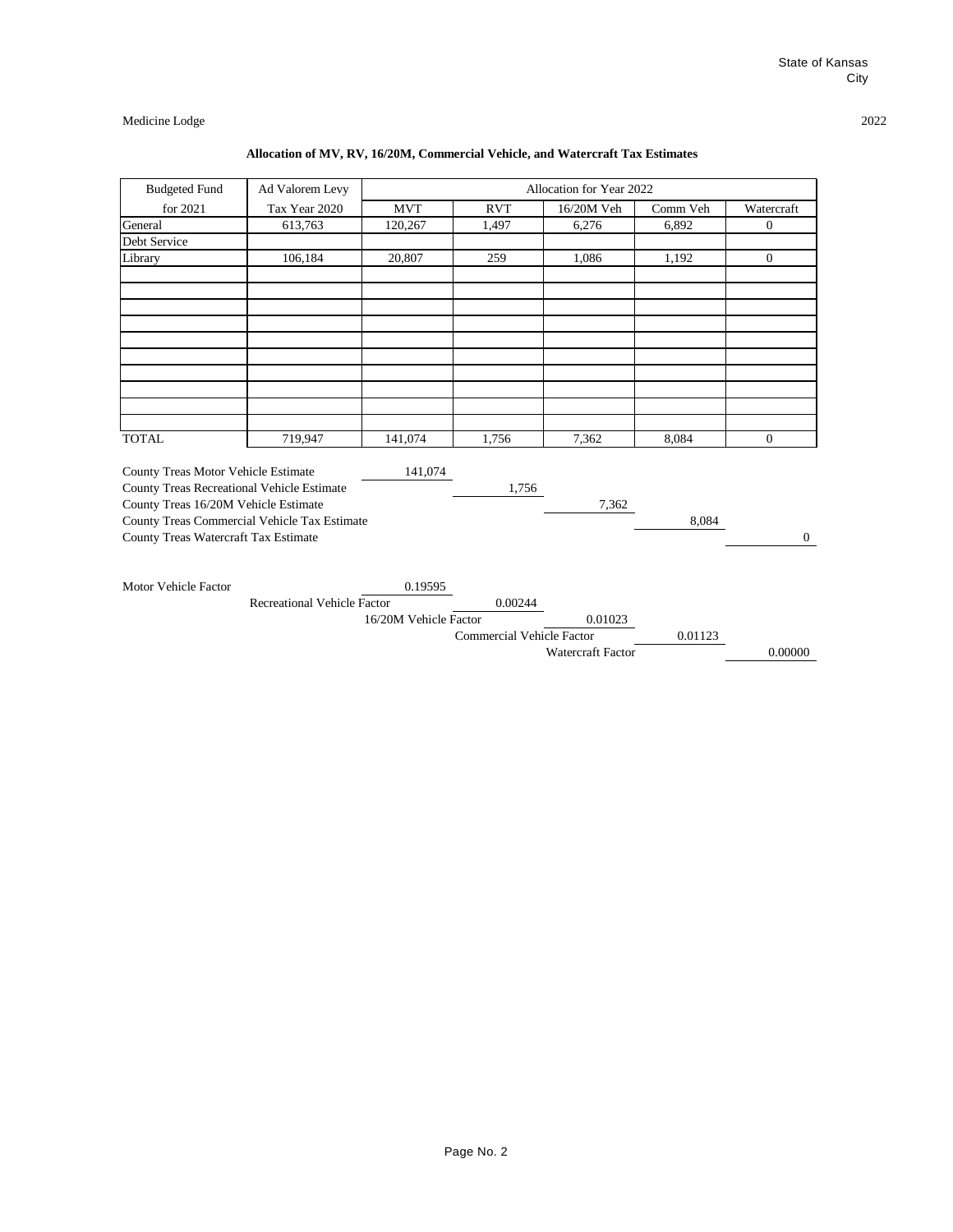| <b>Expenditure</b>      | <b>Receipt</b>           | <b>Actual</b>            | <b>Current</b>           | <b>Proposed</b>          | <b>Transfers</b>     |
|-------------------------|--------------------------|--------------------------|--------------------------|--------------------------|----------------------|
| <b>Fund Transferred</b> | <b>Fund Transferred</b>  | <b>Amount for</b>        | <b>Amount for</b>        | <b>Amount for</b>        | <b>Authorized by</b> |
| From:                   | To:                      | 2020                     | 2021                     | 2022                     | <b>Statute</b>       |
| General                 | <b>Equipment Reserve</b> | 10,000                   | 20,000                   | 10,000                   | 12-1,117             |
| General                 | Capital Improvement      | 66,475                   | 75,000                   | 67,500                   | $12 - 1, 118$        |
| General                 | Capital Improve. (pool)  | 66,475                   | 47,000                   | 67,500                   | 79-2958              |
|                         |                          |                          |                          |                          |                      |
| Sewer                   | General (franchise)      | $\overline{\phantom{a}}$ | 5,000                    | $\overline{\phantom{0}}$ | 12-825d              |
| Sewer                   | <b>Equipment Reserve</b> |                          |                          |                          | 12-825d              |
| Sewer                   | <b>Sewer Reserve</b>     | 5,000                    | 5,000                    | 5,000                    | 12-825d              |
|                         |                          |                          |                          |                          |                      |
| Water                   | General (franchise)      | 67,000                   | 67,500                   | 67,500                   | 12-825d              |
| Water                   | General (pool)           | 6,400                    | 67,000                   | 67,000                   | 12-825d              |
| Water                   | <b>Water Reserve</b>     | 90,000                   | 125,000                  | 125,000                  | 12-825d              |
| Water                   | <b>Equipment Reserve</b> | 18,000                   | 20,000                   | 20,000                   | 12-825d              |
| Water                   | Sewer                    | 125,000                  | 130,000                  | 150,000                  | 12-825d              |
|                         |                          |                          |                          |                          |                      |
| Solid Waste             | Sewer                    |                          | $\overline{\phantom{0}}$ |                          | 12-825d              |
| Solid Waste             | General (franchise)      |                          |                          |                          | 12-825d              |
| Solid Waste             | General (admin)          | $\overline{\phantom{a}}$ | $\overline{\phantom{0}}$ | $\overline{a}$           | 12-825d              |
|                         |                          |                          |                          |                          |                      |
|                         | <b>Totals</b>            | 454,350                  | 561,500                  | 579,500                  |                      |
|                         | <b>Adjustments</b>       |                          |                          |                          |                      |
|                         | <b>Adjusted Totals</b>   | 454,350                  | 561,500                  | 579,500                  |                      |

# **Schedule of Transfers**

\*Note: Adjustments are required only if the transfer is being made in 2021 and/or 2022 from a non-budgeted fund.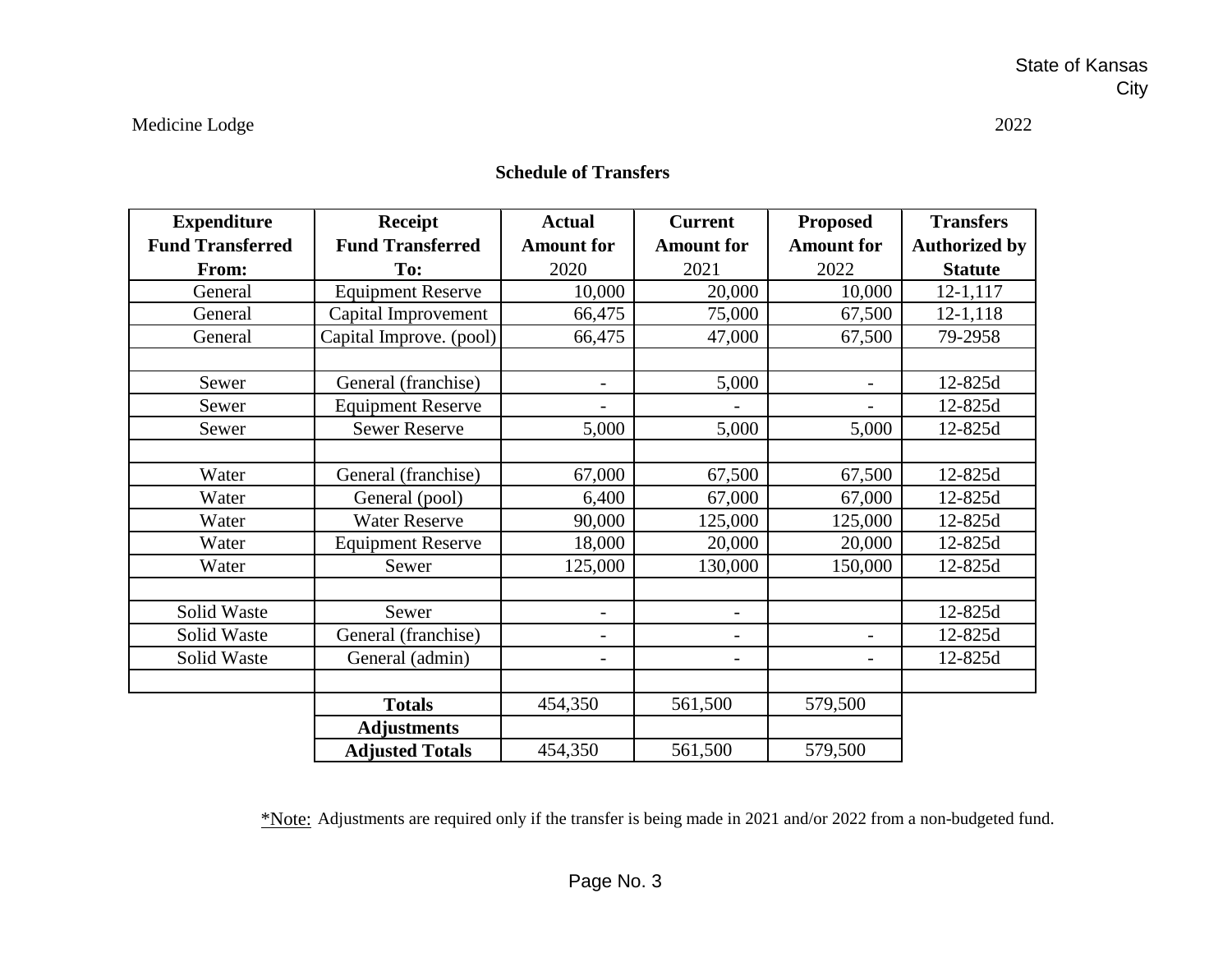## **STATEMENT OF INDEBTEDNESS**

| Type of                    | Date<br>of | Date<br>of | Interest<br>Rate | Amount    | <b>Beginning Amount</b><br>Outstanding |                  | Date Due  |                  | Amount Due<br>2021 |          | Amount Due<br>2022 |
|----------------------------|------------|------------|------------------|-----------|----------------------------------------|------------------|-----------|------------------|--------------------|----------|--------------------|
| Debt                       | Issue      | Retirement | $\%$             | Issued    | Jan 1,2021                             | Interest         | Principal | Interest         | Principal          | Interest | Principal          |
| General Obligation:        |            |            |                  |           |                                        |                  |           |                  |                    |          |                    |
| Series 2013 Refinance      | 3/21/2013  | 9/1/2024   | $.8 - 2.7$       | 1,130,000 | 140,000                                | $\overline{3/1}$ | 9/1       | 5,365            | 95,000             | 3,370    | 80,000             |
| Water Improvement Loan     | 9/4/2017   | 9/4/2047   | 2.75             | 3,732,000 | 3,566,171                              | 9/26             | 9/26      | 58,204           | 93,612             | 59,731   | 92,084             |
| Community Improvement D.   | 5/23/2017  | 9/1/2030   | 3.00             | 1,930,000 | 1,575,000                              | 3/1              | 9/1       | 23,625           | 168,625            | 21,450   | 171,450            |
|                            |            |            |                  |           |                                        |                  |           |                  |                    |          |                    |
|                            |            |            |                  |           |                                        |                  |           |                  |                    |          |                    |
|                            |            |            |                  |           |                                        |                  |           |                  |                    |          |                    |
|                            |            |            |                  |           |                                        |                  |           |                  |                    |          |                    |
|                            |            |            |                  |           |                                        |                  |           |                  |                    |          |                    |
|                            |            |            |                  |           |                                        |                  |           |                  |                    |          |                    |
|                            |            |            |                  |           |                                        |                  |           |                  |                    |          |                    |
|                            |            |            |                  |           |                                        |                  |           |                  |                    |          |                    |
| <b>Total G.O. Bonds</b>    |            |            |                  |           | 5,281,171                              |                  |           | 87,194           | 357,237            | 84,551   | 343,534            |
| Revenue Bonds:             |            |            |                  |           |                                        |                  |           |                  |                    |          |                    |
|                            |            |            |                  |           |                                        |                  |           |                  |                    |          |                    |
|                            |            |            |                  |           |                                        |                  |           |                  |                    |          |                    |
|                            |            |            |                  |           |                                        |                  |           |                  |                    |          |                    |
|                            |            |            |                  |           |                                        |                  |           |                  |                    |          |                    |
|                            |            |            |                  |           |                                        |                  |           |                  |                    |          |                    |
|                            |            |            |                  |           |                                        |                  |           |                  |                    |          |                    |
|                            |            |            |                  |           |                                        |                  |           |                  |                    |          |                    |
|                            |            |            |                  |           |                                        |                  |           |                  |                    |          |                    |
|                            |            |            |                  |           |                                        |                  |           |                  |                    |          |                    |
|                            |            |            |                  |           |                                        |                  |           |                  |                    |          |                    |
| <b>Total Revenue Bonds</b> |            |            |                  |           | $\bf{0}$                               |                  |           | $\boldsymbol{0}$ | $\bf{0}$           | $\bf{0}$ | $\bf{0}$           |
| Other:                     |            |            |                  |           |                                        |                  |           |                  |                    |          |                    |
| KDHE SRF - Sewer Plant     | 3/14/2003  | 9/1/2024   | 2.94             | 3,000,000 | 548,202                                | $\overline{3/1}$ | 9/1       | 18,232           | 174,018            | 14,823   | 177,428            |
|                            |            |            |                  |           |                                        |                  |           |                  |                    |          |                    |
|                            |            |            |                  |           |                                        |                  |           |                  |                    |          |                    |
|                            |            |            |                  |           |                                        |                  |           |                  |                    |          |                    |
|                            |            |            |                  |           |                                        |                  |           |                  |                    |          |                    |
|                            |            |            |                  |           |                                        |                  |           |                  |                    |          |                    |
|                            |            |            |                  |           |                                        |                  |           |                  |                    |          |                    |
|                            |            |            |                  |           |                                        |                  |           |                  |                    |          |                    |
| <b>Total Other</b>         |            |            |                  |           | 548,202                                |                  |           | 18,232           | 174,018            | 14,823   | 177,428            |
| <b>Total Indebtedness</b>  |            |            |                  |           | 5,829,373                              |                  |           | 105,426          | 531,255            | 99,374   | 520,962            |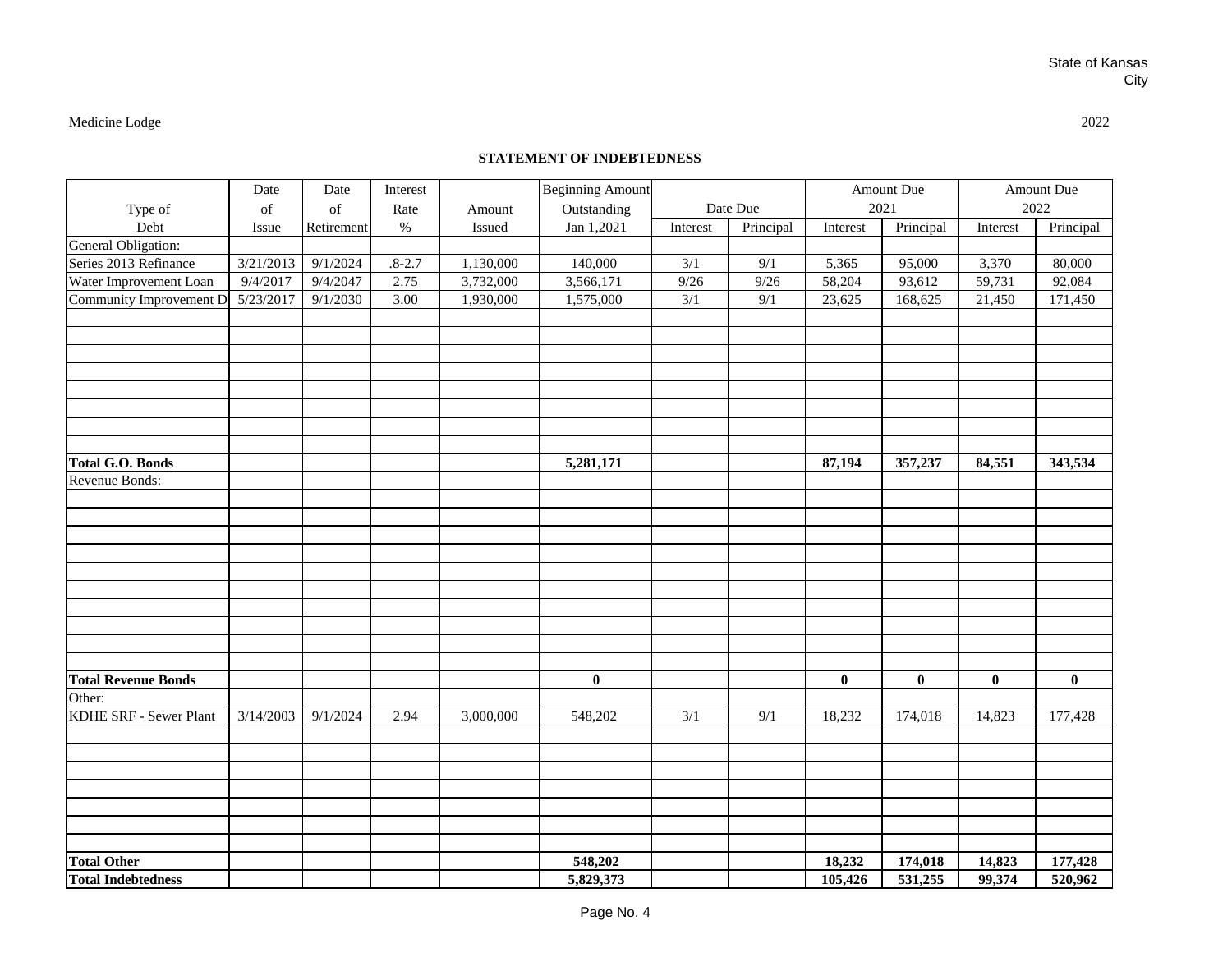## **STATEMENT OF CONDITIONAL LEASE-PURCHASE AND CERTIFICATE OF PARTICIPATION\***

|               |           |          |           | Total                 |                   |          |          |
|---------------|-----------|----------|-----------|-----------------------|-------------------|----------|----------|
|               |           | Term of  | Interest  | Amount                | Principal         | Payments | Payments |
| Item          | Contract  | Contract | Rate      | Financed              | <b>Balance On</b> | Due      | Due      |
| Purchased     | Date      | (Months) | $\%$      | (Beginning Principal) | Jan 1,2021        | 2021     | 2022     |
| Swimming Pool | 10/9/2015 | 120      | $2.5$ var | 1,035,000             | 545,000           | 114,654  | 117,563  |
|               |           |          |           |                       |                   |          |          |
|               |           |          |           |                       |                   |          |          |
|               |           |          |           |                       |                   |          |          |
|               |           |          |           |                       |                   |          |          |
|               |           |          |           |                       |                   |          |          |
|               |           |          |           |                       |                   |          |          |
|               |           |          |           |                       |                   |          |          |
|               |           |          |           |                       |                   |          |          |
|               |           |          |           |                       |                   |          |          |
|               |           |          |           |                       |                   |          |          |
|               |           |          |           |                       |                   |          |          |
|               |           |          |           |                       |                   |          |          |
|               |           |          |           |                       |                   |          |          |
|               |           |          |           |                       |                   |          |          |
|               |           |          |           |                       |                   |          |          |
|               |           |          |           |                       |                   |          |          |
|               |           |          |           |                       |                   |          |          |
|               |           |          |           | <b>Totals</b>         | 545,000           | 114,654  | 117,563  |

\*\*\*If you are merely leasing/renting with no intent to purchase, do not list--such transactions are not lease-purchases.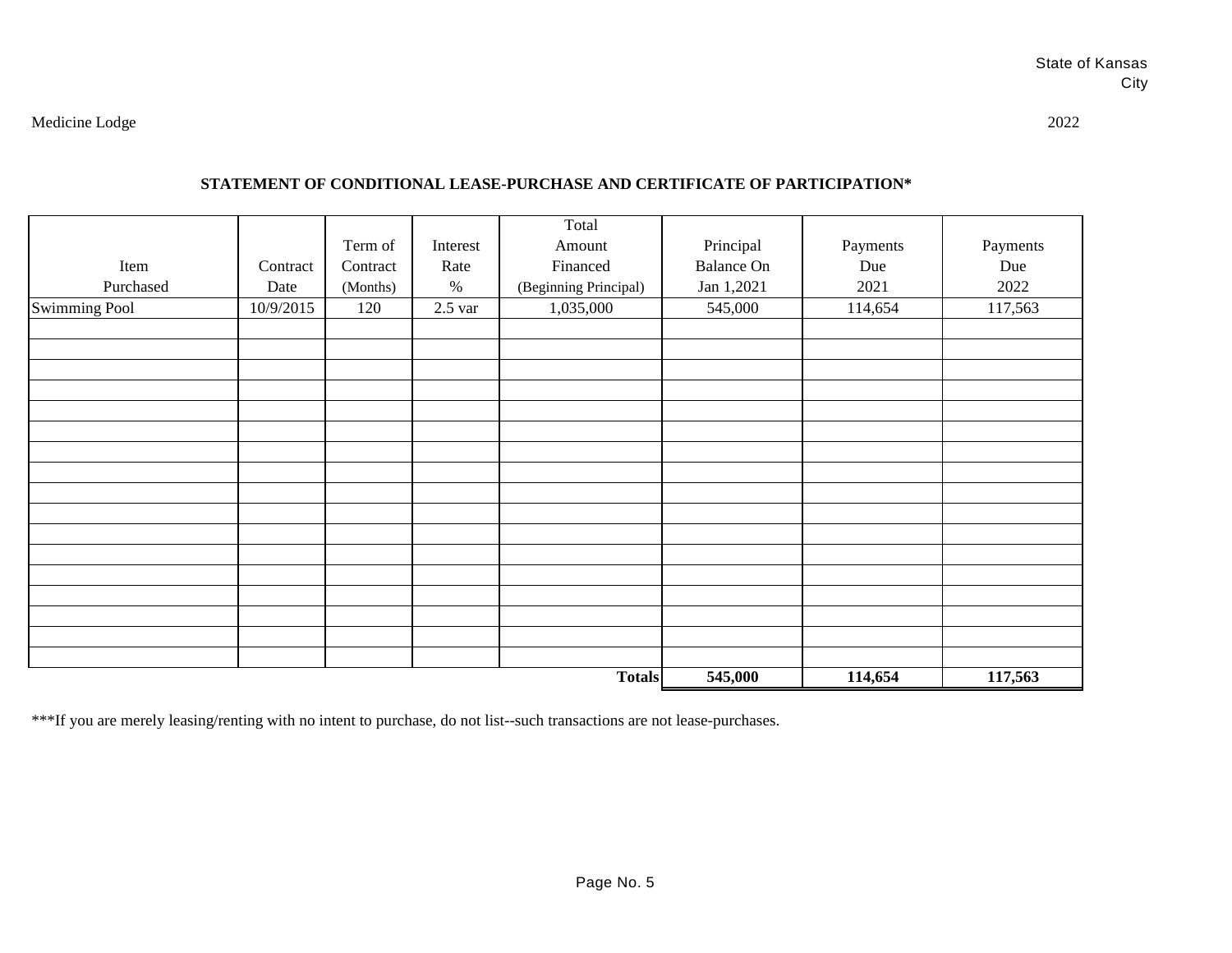## **WORKSHEET FOR STATE GRANT-IN-AID TO PUBLIC LIBRARIES AND REGIONAL LIBRARY SYSTEMS**

### **Budgeted Year: 2022**

Library found in: Medicine Lodge Barber

Two tests are used to determine eligibility for State Library Grant. If the grant is approved, then the municipality's library will be paid the grant on February 15 of each year.

| First test:                                        |               |                |
|----------------------------------------------------|---------------|----------------|
|                                                    | Current Year  | Proposed Year  |
|                                                    | <u> 2021 </u> | 2022           |
| Ad Valorem                                         | \$106,184     | \$107,065      |
| Delinquent Tax                                     | \$1,000       | \$1,000        |
| Motor Vehicle Tax                                  | \$18,674      | \$20,807       |
| Recreational Vehicle Tax                           | \$255         | \$259          |
| 16/20M Vehicle Tax                                 | \$230         | \$1,086        |
| <b>LAVTR</b>                                       | \$0           | \$0            |
|                                                    | \$0           | \$0            |
| <b>TOTAL TAXES</b>                                 | \$126,343     | \$130,217      |
| Difference in Total Taxes:                         | \$3,874       |                |
| Qualify for grant:<br>Qualify                      |               |                |
| Second test:                                       |               |                |
| <b>Assessed Valuation</b>                          | \$10,082,205  | \$9,887,236    |
| Did Assessed Valuation Decrease?                   | Yes           |                |
| Levy Rate                                          | 10.532        | 10.829         |
| Difference in Levy Rate:                           | 0.297         |                |
| Qualify for grant:<br>Qualify                      |               |                |
| Overall does the municipality qualify for a grant? |               | <b>Oualify</b> |

If the municipality would not have qualified for a grant, please see the below narrative for assistance from the State Library.

Page No. 7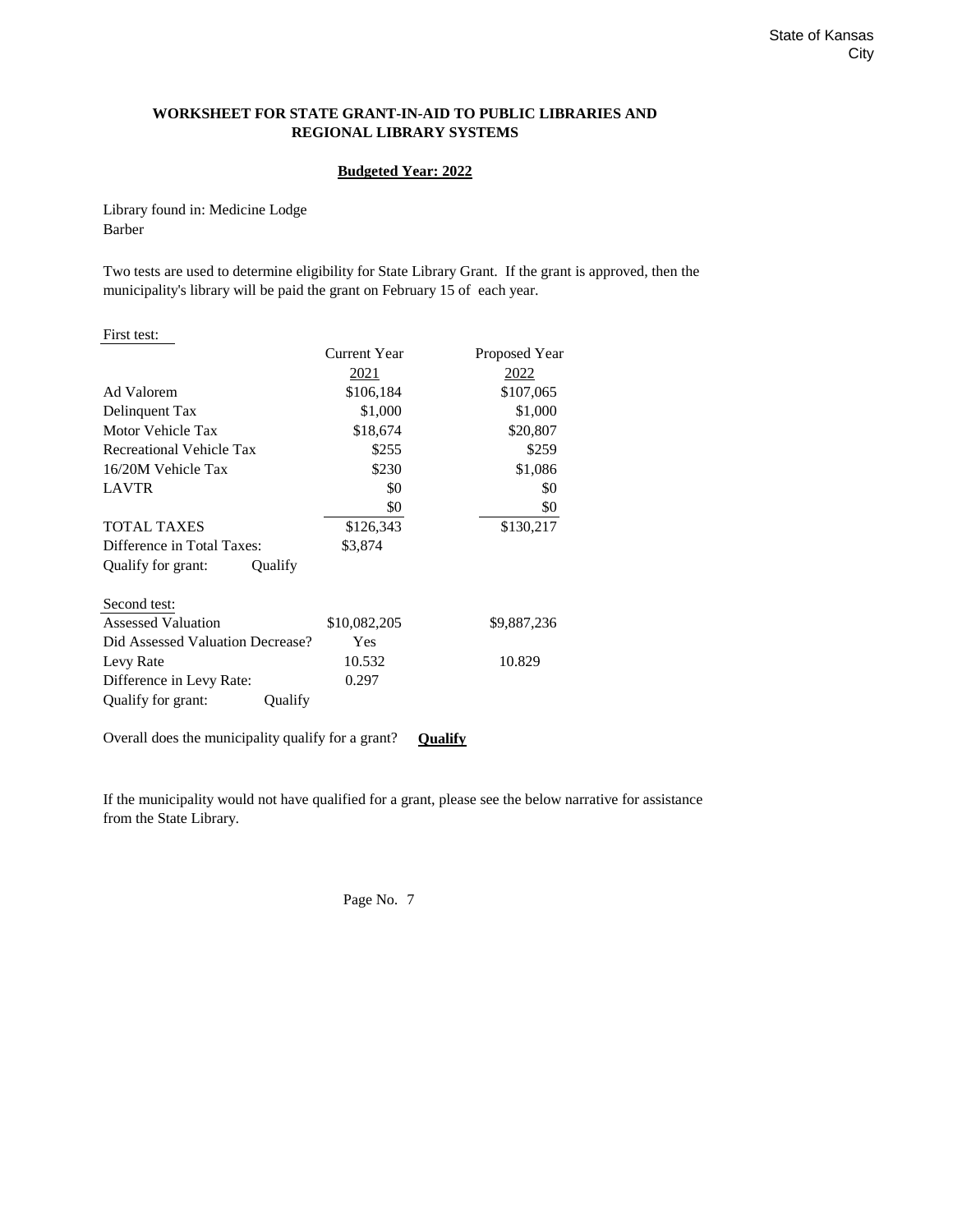## **FUND PAGE FOR FUNDS WITH A TAX LEVY**

| <b>Adopted Budget</b>                      | Prior Year      | Current Year      | Proposed Budget          |
|--------------------------------------------|-----------------|-------------------|--------------------------|
| <b>General</b>                             | Actual for 2020 | Estimate for 2021 | Year for 2022            |
| Unencumbered Cash Balance Jan 1            | 223,708         | 292,330           | 333,247                  |
| Receipts:                                  |                 |                   |                          |
| Ad Valorem Tax                             | 581,359         |                   | 610,250 XXXXXXXXXXXXXXXX |
| Delinquent Tax                             | 14,000          | 12,500            | 13,250                   |
| Motor Vehicle Tax                          | 118,016         | 119,101           | 120,267                  |
| Recreational Vehicle Tax                   | 1,572           | 1,505             | 1,497                    |
| 16/20M Vehicle Tax                         | 5,261           | 4,916             | 6,276                    |
| Commercial Vehicle Tax                     | 0               | 7,290             | 6,892                    |
| Watercraft Tax                             | $\overline{0}$  | $\overline{0}$    | 0                        |
| Gross Earning (Intangible) Tax             | $\theta$        | $\theta$          | $\overline{0}$           |
| <b>LAVTR</b>                               | $\theta$        | $\overline{0}$    | $\overline{0}$           |
| City and County Revenue Sharing            | $\Omega$        | $\overline{0}$    | $\Omega$                 |
| <b>Special Assessments</b>                 | 876             | 2,500             | 2,500                    |
| Oil and Gas Property Tax                   | 1,905           | 1,800             | 2,000                    |
| Local Alcoholic Liquor                     | 9,894           | 9,500             | 9,500                    |
| Compensating Use Tax (City)                | 44,457          | 46,000            | 48,250                   |
| <b>Local Sales Tax</b>                     | 228,598         | 231,000           | 236,650                  |
| Franchise Tax                              | 137,161         | 151,000           | 145,500                  |
| Licenses and Permits                       | 4,750           | 8,500             | 7,500                    |
| <b>Use Tax County</b>                      | 37,540          | 39,250            | 41,000                   |
| <b>Sales Tax County</b>                    | 155,210         | 161,000           | 163,350                  |
| <b>Fines and Forfeitures</b>               | 4,275           | 5,125             | 5,500                    |
| <b>Charges for Services</b>                | $\Omega$        | 20,950            | 22,500                   |
| Pool Operating Fees                        | 12,384          | 12,250            | 12,250                   |
| Vehicle Inspections                        | $\Omega$        | $\Omega$          | $\theta$                 |
| Personal Property Tax                      | 57,929          | 8,000             | 8,000                    |
| <b>Reimbursed Expenses</b>                 | 28,516          | 97,593            | 0                        |
|                                            |                 |                   |                          |
|                                            |                 |                   |                          |
| Transfer from Water Fund for Pool          | 64,000          | 67,000            | 64,000                   |
| Transfer from Water (franchise)            | 67,000          | 67,500            | 67,000                   |
| Transfer from Sewer (franchise)            | $\overline{0}$  | $\theta$          | 0                        |
| Transfer from Solid Waste (franchise)      | $\Omega$        | $\mathbf{0}$      | $\overline{0}$           |
| Transfer from Solid Waste (administration) | 0               | 0                 | 0                        |
|                                            |                 |                   |                          |
|                                            |                 |                   |                          |
| <b>ARPA Grant</b>                          | 0               | 69,595            | 69,595                   |
|                                            |                 |                   |                          |
|                                            |                 |                   |                          |
|                                            |                 |                   |                          |
|                                            |                 |                   |                          |
|                                            |                 |                   |                          |
| In Lieu of Taxes (IRB)                     |                 | 0                 |                          |
| Interest on Idle Funds                     | 48,310          | 39.500            | 36,000                   |
| Neighborhood Revitalization Rebate         |                 |                   | $-14,546$                |
| Miscellaneous                              | 27,693          | 20,082            | 24,504                   |
| Does miscellaneous exceed 10% Total Rec    |                 |                   |                          |
| <b>Total Receipts</b>                      | 1,650,706       | 1,813,707         | 1,099,236                |
| <b>Resources Available:</b>                | 1,874,414       | 2,106,036         | 1,432,483                |

Page No. 7

Medicine Lodge

**FUND PAGE - GENERAL**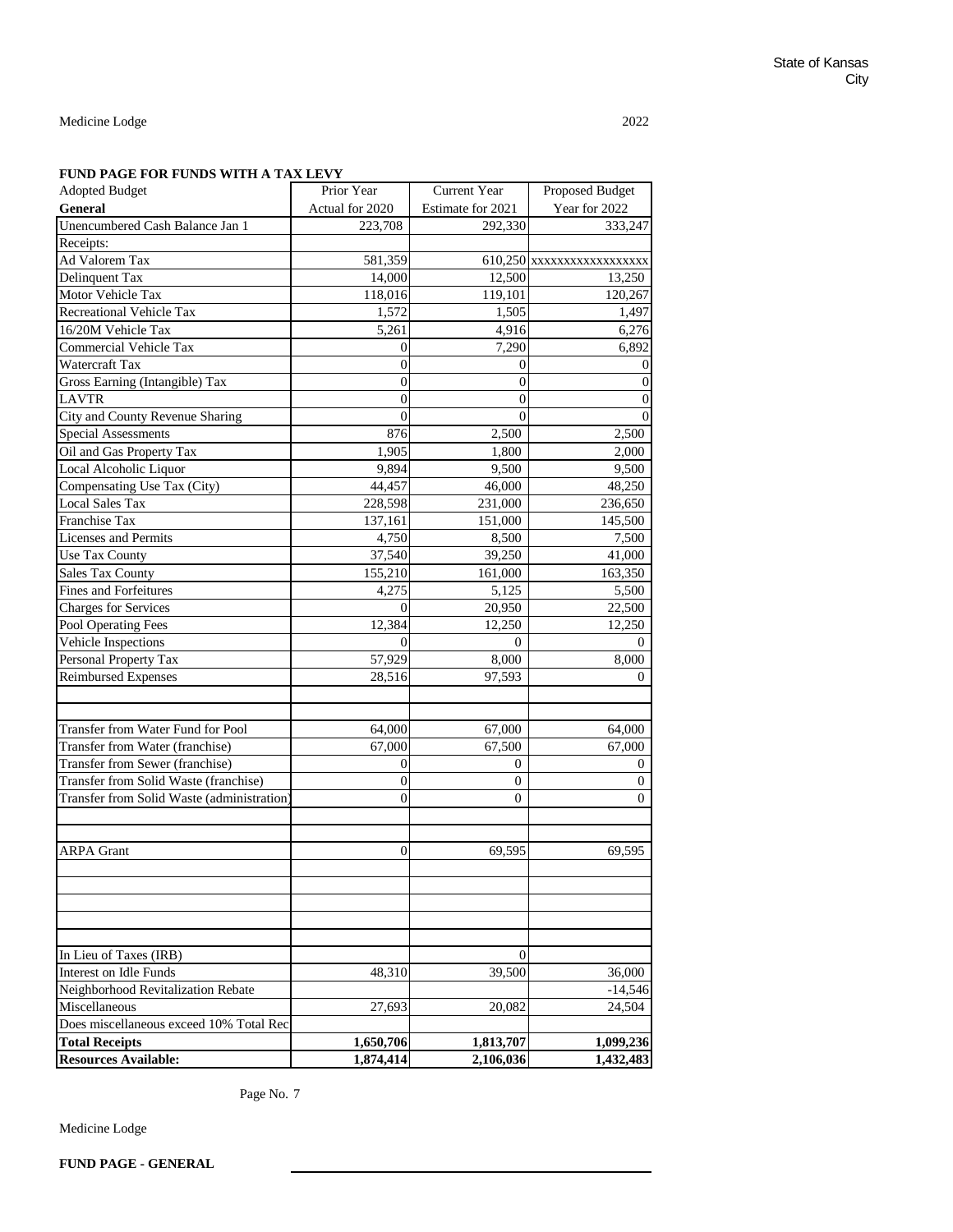| <b>Adopted Budget</b>                          | Prior Year            | Current Year                          | Proposed Budget          |
|------------------------------------------------|-----------------------|---------------------------------------|--------------------------|
| General                                        | Actual for 2020       | Estimate for 2021                     | Year for 2022            |
| <b>Resources Available:</b>                    | 1,874,414             | 2,106,036                             | 1,432,483                |
| Expenditures:                                  |                       |                                       |                          |
| Administration                                 | 196,231               | 192,522                               | 256,611                  |
| Police Dept                                    | 421,622               | 345,853                               | 439,862                  |
| Fire Dept                                      | 42,901                | 60,050                                | 64,452                   |
| <b>Street Dept</b>                             | 196,031               | 218,907                               | 322,735                  |
| <b>Swimming Pool</b>                           | 160,859               | 180,862                               | 175,802                  |
| Airport                                        | 24,068                | 43,250                                | 42,850                   |
| Municipal Court                                | 9,102                 | 22,460                                | 14,605                   |
| Parks Dept                                     | 111,869               | 147,350                               | 163,116                  |
| Code Enforcement Animal Control                | 25,058                | 45,165                                | 42,685                   |
| Carry Nation Memorial                          | 19,048                | 22,000                                | 24,627                   |
| $\boldsymbol{0}$                               | $\mathbf{0}$          | $\boldsymbol{0}$                      | 0                        |
| $\boldsymbol{0}$                               | 0                     | $\boldsymbol{0}$                      | $\boldsymbol{0}$         |
| $\boldsymbol{0}$                               | $\overline{0}$        | $\boldsymbol{0}$                      | $\boldsymbol{0}$         |
| $\mathbf{0}$                                   | $\overline{0}$        | $\overline{0}$                        | 0                        |
| $\boldsymbol{0}$                               | $\overline{0}$        | $\overline{0}$                        | 0                        |
| $\overline{0}$                                 | $\Omega$              | $\theta$                              | 0                        |
| Subtotal detail (Should agree with detail)     | 1,206,789             | 1,278,419                             | 1,547,345                |
| <b>Street Lights</b>                           | 39,840                | 42,250                                | 44,000                   |
| <b>Emergency Preparedness</b>                  | 750                   | 8,200                                 | 4,000                    |
| <b>Economic Development</b>                    | 25,000                | 25,000                                | 25,000                   |
| Sales Tax to Hospital                          | 166,755               | 182,800                               | 188,034                  |
| Transfer to CIP                                | 66,475                | 75,000                                | 75,000                   |
| <b>Transfer to Municipal Equipment Reserve</b> | 10,000                | 20,000                                | 20,000                   |
| Transfer to CIP for Swimming Pool              | 66,475                | 115,000                               | 116,000                  |
|                                                |                       |                                       |                          |
| <b>ARPA</b> Project                            | 0                     | 26,020                                | 26,020                   |
|                                                |                       |                                       |                          |
|                                                |                       |                                       |                          |
|                                                |                       |                                       |                          |
|                                                |                       |                                       |                          |
|                                                |                       |                                       |                          |
|                                                |                       |                                       |                          |
|                                                |                       |                                       |                          |
|                                                |                       |                                       |                          |
|                                                |                       |                                       |                          |
|                                                |                       |                                       |                          |
|                                                |                       |                                       |                          |
|                                                |                       |                                       |                          |
|                                                |                       |                                       |                          |
| Cash Forward (2022 column)                     |                       |                                       |                          |
| Miscellaneous                                  |                       | 100                                   |                          |
| Does miscellaneous exceed 10% Total Exp        |                       |                                       |                          |
| <b>Total Expenditures</b>                      | 1,582,084             | 1,772,789                             | 2,045,399                |
| Unencumbered Cash Balance Dec 31               | 292,330               |                                       | 333,247 XXXXXXXXXXXXXXXX |
| 2020/2021/2022 Budget Authority Amount         | 1,944,789             | 1,887,682                             | 2,045,399                |
|                                                |                       | Non-Appropriated Balance              |                          |
|                                                |                       | Total Expenditure/Non-Appr Balance    | 2,045,399                |
|                                                |                       | Tax Required                          |                          |
|                                                |                       | 612,916<br>26,968                     |                          |
|                                                | Delinquent Comp Rate: | 4.4%<br>Amount of 2021 Ad Valorem Tax |                          |
|                                                |                       |                                       | 639,884                  |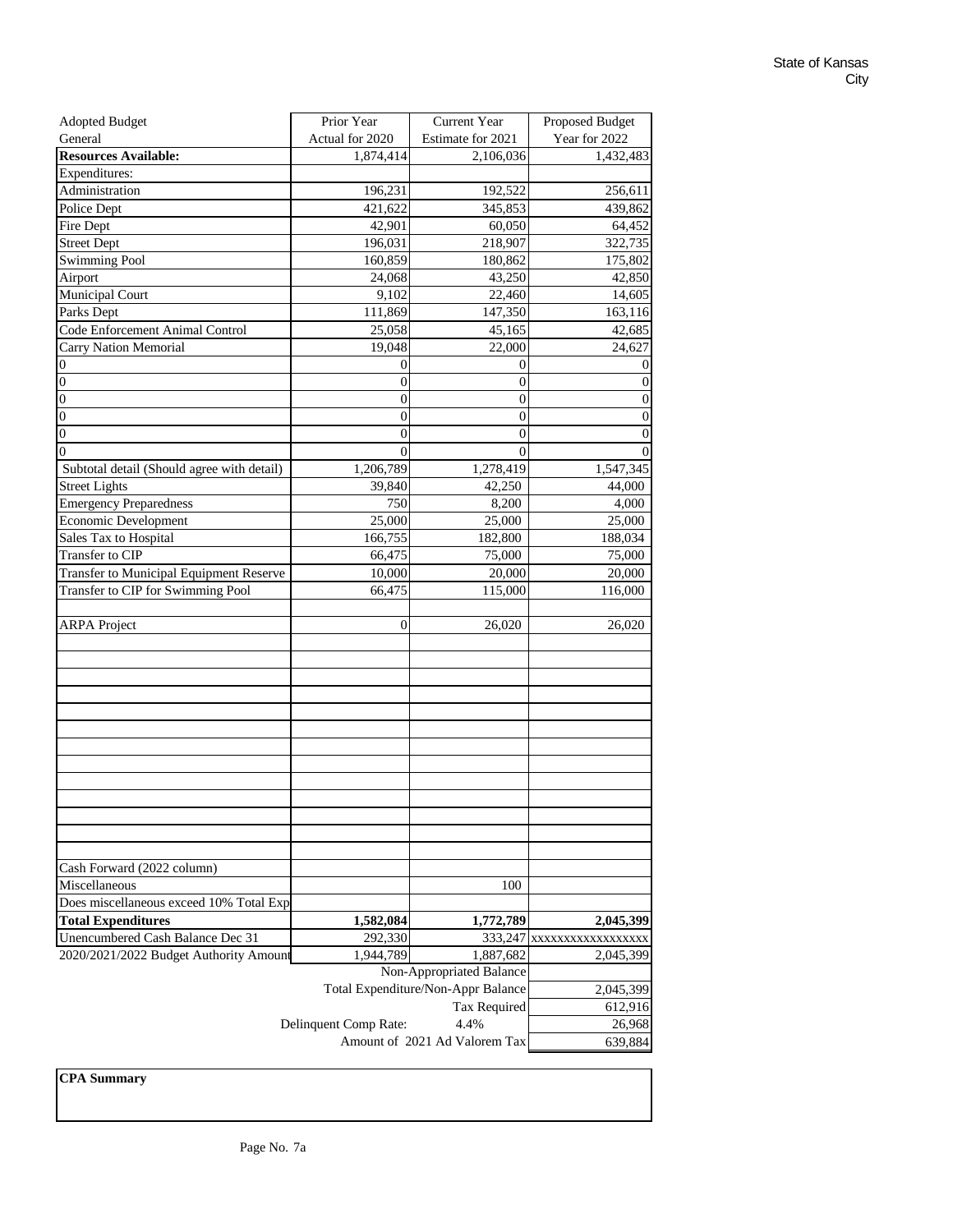| <b>Adopted Budget</b>               | Prior Year      | Current Year      | Proposed Budget |
|-------------------------------------|-----------------|-------------------|-----------------|
| <b>General Fund - Detail Page 1</b> | Actual for 2020 | Estimate for 2021 | Year for 2022   |
| Expenditures:                       |                 |                   |                 |
| Administration                      |                 |                   |                 |
| Personnel                           | 100,942         | 119,479           | 136,850         |
| Contractual                         | 63,785          | 73,100            | 85,511          |
| Commodities                         | 20,836          | 15,500            | 18,000          |
| Capital Outlay                      | 1,575           | 1,500             | 1,750           |
| <b>General Government</b>           | 7,223           | 13,500            | 13,500          |
| Miscellaneous                       | 1,870           | 2,000             | 1,000           |
|                                     |                 |                   |                 |
| Total                               | 196,231         | 225,079           | 256,611         |
| Police Dept                         |                 |                   |                 |
| Personnel                           | 348,432         | 355,000           | 377,587         |
| Contractual                         | 35,628          | 36,600            | 32,775          |
| Commodities                         | 21,045          | 25,050            | 18,000          |
| Capital Outlay                      | 13,397          | 11,500            | 9,500           |
| Miscellaneous                       | 3,120           | 2,000             | 2,000           |
| Total                               | 421,622         | 430,150           | 439,862         |
| Fire Dept                           |                 |                   |                 |
| Personnel                           | 176             | 800               | 1,050           |
| Contractual                         | 3,036           | 6,750             | 7,052           |
| Commodities                         | 5,490           | 9,450             | 10,250          |
| Capital Outlay                      | 34,199          | 41,100            | 46,100          |
|                                     |                 |                   |                 |
| Total                               | 42,901          | 58,100            | 64,452          |
| <b>Street Dept</b>                  |                 |                   |                 |
| Personnel                           | 151,110         | 170,473           | 186,933         |
| Contractual                         | 12,695          | 16,685            | 17,652          |
| Commodities                         | 24,506          | 35,900            | 39,400          |
| Capital Outlay                      | 7,720           | 1,250             | 78,750          |
| Total                               | 196,031         | 224,308           | 322,735         |
|                                     |                 |                   |                 |
| <b>Swimming Pool</b><br>Personnel   |                 |                   |                 |
| Contractual                         | 30,636          | 41,000            | 38,725          |
| Commodities                         | 7,813<br>10,637 | 8,900<br>11,500   | 9,013<br>12,000 |
|                                     |                 |                   |                 |
| Capital Outlay<br>Miscellaneous     | 111,700<br>73   | 117,500<br>500    | 115,564         |
| Total                               |                 |                   | 500             |
|                                     | 160,859         | 179,400           | 175,802         |
| Airport                             |                 |                   |                 |
| Personnel                           | $\bf{0}$        | 0                 | 0               |
| Contractual                         | 21,641          | 28,000            | 39,600          |
| Commodities                         | 2,247           | 3,240             | 3,100           |
| Capital Outlay                      | 180             | 100               | 150             |
|                                     |                 |                   |                 |
| Total                               | 24,068          | 31,340            | 42,850          |
| Municipal Court                     |                 |                   |                 |
| Personnel                           | 25              | 0                 | 100             |
| Contractual                         | 8,720           | 11,550            | 14,405          |
| Commodities                         | 0               | 200               | 100             |
| Capital Outlay                      | 0               | 0                 | 0               |
| <b>General Government</b>           | 357             | 0                 | 0               |
| Total                               | 9,102           | 11,750            | 14,605          |
| Parks Dept                          |                 |                   |                 |
| Personnel                           | 91,409          | 119,250           | 131,266         |
| Contractual                         | 5,706           | 8,650             | 10,500          |
| Commodities                         | 14,375          | 16,850            | 18,600          |
| Capital Outlay                      | 379             | 1,800             | 2,750           |
|                                     |                 |                   |                 |
| Total                               | 111,869         | 146,550           | 163,116         |
|                                     |                 |                   |                 |
| Page 1 - Total                      | 1,162,683       | 1,306,677         | 1,480,033       |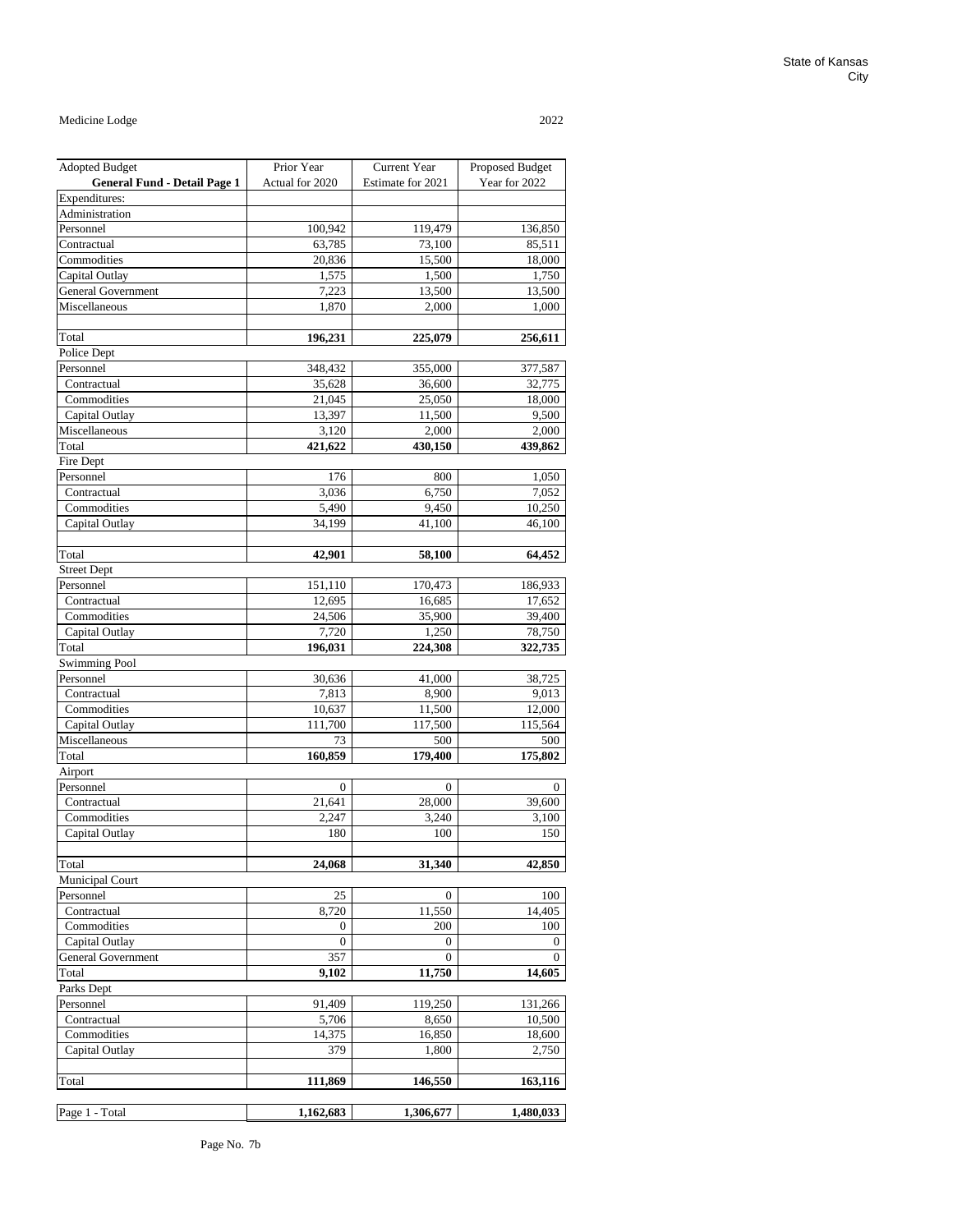| <b>Adopted Budget</b>               | Prior Year       | Current Year      | Proposed Budget  |
|-------------------------------------|------------------|-------------------|------------------|
| <b>General Fund - Detail Page 2</b> | Actual for 2020  | Estimate for 2021 | Year for 2022    |
| Expenditures:                       |                  |                   |                  |
| Code Enforcement Animal Control     |                  |                   |                  |
| Personnel                           | $\bf{0}$         | $\bf{0}$          | 0                |
| Contractual                         | 24,333           | 40,000            | 41,835           |
| Commodities                         | 725              | 1,200             | 850              |
| Capital Outlay                      | $\bf{0}$         | $\boldsymbol{0}$  | $\boldsymbol{0}$ |
|                                     |                  |                   |                  |
| Total                               | 25,058           | 41,200            | 42,685           |
| Carry Nation Memorial               |                  |                   |                  |
| Personnel                           | 0                | 0                 | $\theta$         |
| Contractual                         | 2,555            | 2,500             | 2,727            |
| Commodities                         | 1,493            | 3,280             |                  |
| Capital Outlay                      | $\boldsymbol{0}$ | 3,500             | 1,900            |
|                                     |                  |                   | $\mathbf{0}$     |
| General Government                  | 15,000           | 18,000            | 20,000           |
| Total                               | 19,048           | 27,280            | 24,627           |
|                                     |                  |                   |                  |
|                                     |                  |                   |                  |
|                                     |                  |                   |                  |
|                                     |                  |                   |                  |
|                                     |                  |                   |                  |
|                                     |                  |                   |                  |
| Total                               | 0                | 0                 | $\bf{0}$         |
|                                     |                  |                   |                  |
|                                     |                  |                   |                  |
|                                     |                  |                   |                  |
|                                     |                  |                   |                  |
|                                     |                  |                   |                  |
| Total                               | 0                | 0                 | 0                |
|                                     |                  |                   |                  |
|                                     |                  |                   |                  |
|                                     |                  |                   |                  |
|                                     |                  |                   |                  |
|                                     |                  |                   |                  |
|                                     |                  |                   |                  |
|                                     |                  |                   |                  |
| Total                               | 0                | 0                 | 0                |
|                                     |                  |                   |                  |
|                                     |                  |                   |                  |
|                                     |                  |                   |                  |
|                                     |                  |                   |                  |
|                                     |                  |                   |                  |
|                                     |                  |                   |                  |
| Total                               | 0                | 0                 | $\bf{0}$         |
|                                     |                  |                   |                  |
|                                     |                  |                   |                  |
|                                     |                  |                   |                  |
|                                     |                  |                   |                  |
|                                     |                  |                   |                  |
|                                     |                  |                   |                  |
|                                     |                  |                   |                  |
| Total                               | 0                | 0                 | 0                |
|                                     |                  |                   |                  |
|                                     |                  |                   |                  |
|                                     |                  |                   |                  |
|                                     |                  |                   |                  |
|                                     |                  |                   |                  |
|                                     |                  |                   |                  |
| Total                               | $\bf{0}$         | $\bf{0}$          | $\bf{0}$         |
|                                     |                  |                   |                  |
| Page 2 -Total                       | 44,106           | 68,480            | 67,312           |
| Page 1 -Total                       | 1,162,683        | 1,306,677         | 1,480,033        |
| <b>Grand Total</b>                  | 1,206,789        | 1,375,157         | 1,547,345        |
|                                     |                  |                   |                  |

(Note: Should agree with general sub-totals.)

Page No. 7c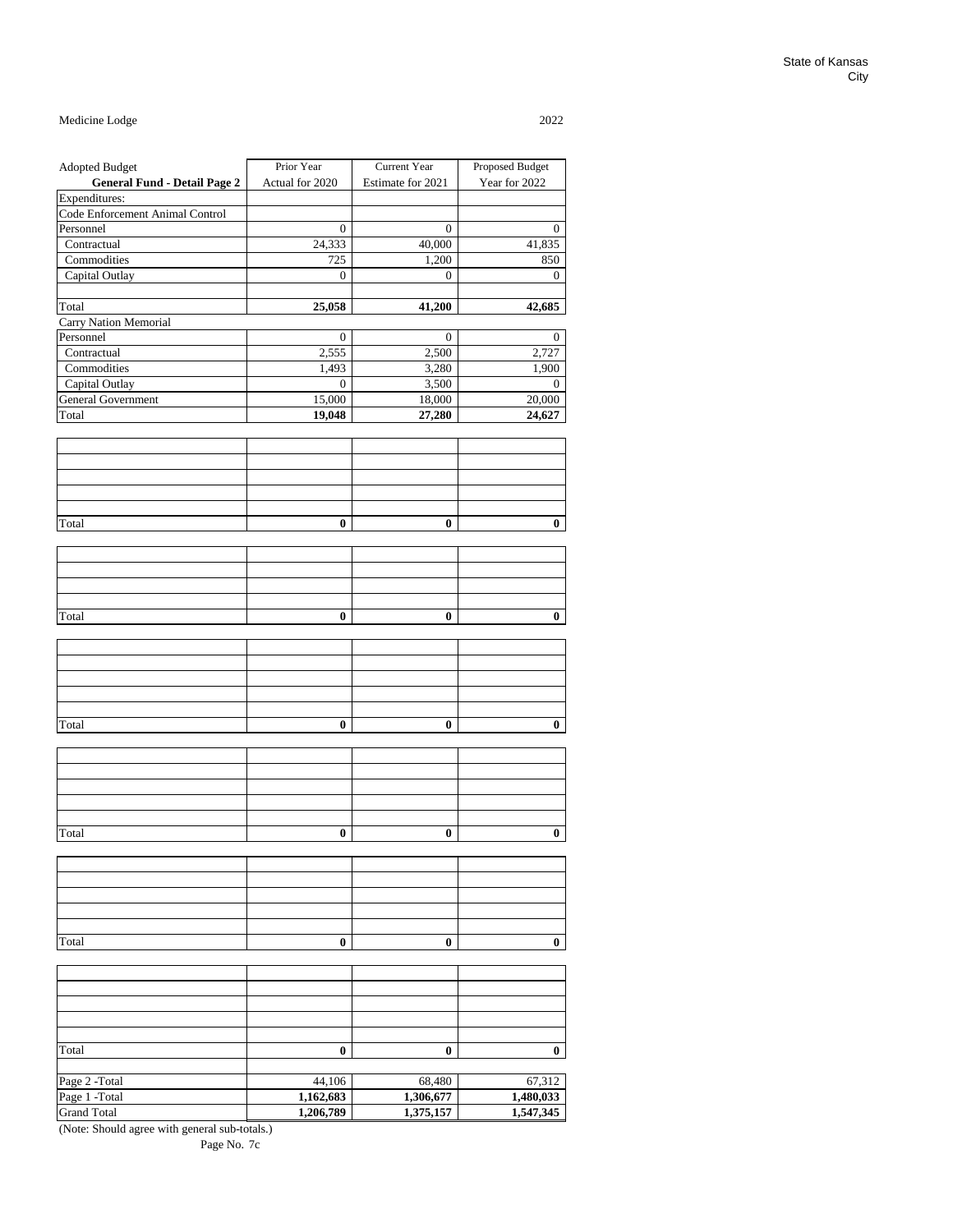#### **FUND PAGE FOR FUNDS WITH A TAX LEVY**

| <b>Adopted Budget</b>                   | Prior Year            | Current Year                       | Proposed Budget         |
|-----------------------------------------|-----------------------|------------------------------------|-------------------------|
| <b>Debt Service</b>                     | Actual for 2020       | Estimate for 2021                  | Year for 2022           |
| Unencumbered Cash Balance Jan 1         | 18,534                | 18,534                             | 18,534                  |
| Receipts:                               |                       |                                    |                         |
| Ad Valorem Tax                          | $\mathbf{0}$          |                                    | 0 xxxxxxxxxxxxxxxxx     |
| Delinquent Tax                          | $\Omega$              | $\theta$                           |                         |
| Motor Vehicle Tax                       | $\Omega$              | $\theta$                           |                         |
| Recreational Vehicle Tax                | $\theta$              | $\mathbf{0}$                       |                         |
| 16/20M Vehicle Tax                      | $\Omega$              | $\bf{0}$                           |                         |
| Commercial Vehicle Tax                  | $\Omega$              | $\overline{0}$                     |                         |
| Watercraft Tax                          | $\Omega$              | $\mathbf{0}$                       |                         |
|                                         | 0                     | $\bf{0}$                           | 0                       |
|                                         | $\Omega$              | $\Omega$                           | $\Omega$                |
| Interest on Idle Funds                  | $\mathbf{0}$          | $\overline{0}$                     | $\bf{0}$                |
| Neighborhood Revitalization Rebate      | $\overline{0}$        | $\bf{0}$                           | $\mathbf{0}$            |
| Miscellaneous                           | $\Omega$              | $\Omega$                           | $\theta$                |
| Does miscellaneous exceed 10% Total Rec |                       |                                    |                         |
| <b>Total Receipts</b>                   | 0                     | 0                                  | 0                       |
| <b>Resources Available:</b>             | 18.534                | 18.534                             | 18,534                  |
| Expenditures:                           |                       |                                    |                         |
|                                         |                       |                                    |                         |
|                                         |                       |                                    |                         |
|                                         |                       |                                    |                         |
|                                         |                       |                                    |                         |
|                                         |                       |                                    |                         |
|                                         |                       |                                    |                         |
| Cash Basis Reserve (2022 column)        |                       |                                    |                         |
| Miscellaneous                           |                       |                                    |                         |
| Does miscellanous exceed 10% Total Exp  |                       |                                    |                         |
| <b>Total Expenditures</b>               | $\bf{0}$              | 0                                  | 0                       |
| Unencumbered Cash Balance Dec 31        | 18,534                |                                    | 18,534 xxxxxxxxxxxxxxxx |
| 2020/2021/2022 Budget Authority Amount  | $\Omega$              | 0                                  | $\theta$                |
|                                         |                       | Non-Appropriated Balance           |                         |
|                                         |                       | Total Expenditure/Non-Appr Balance | $\mathbf{0}$            |
|                                         |                       | <b>Tax Required</b>                | $\mathbf{0}$            |
|                                         | Delinquent Comp Rate: | 4.4%                               | $\bf{0}$                |
|                                         | $\theta$              |                                    |                         |

| <b>Adopted Budget</b>                   | Prior Year            | Current Year                       | Proposed Budget          |
|-----------------------------------------|-----------------------|------------------------------------|--------------------------|
| Library                                 | Actual for 2020       | Estimate for 2021                  | Year for 2022            |
| Unencumbered Cash Balance Jan 1         | $\Omega$              | 649                                | 13.094                   |
| Receipts:                               |                       |                                    |                          |
| <b>Ad Valorem Tax</b>                   | 91,931                |                                    | 106,184 xxxxxxxxxxxxxxxx |
| Delinquent Tax                          | 2.121                 | 1.000                              | 1.000                    |
| Motor Vehicle Tax                       | 18,920                | 18,674                             | 20,807                   |
| Recreational Vehicle Tax                | 244                   | 255                                | 259                      |
| 16/20M Vehicle Tax                      | 786                   | 230                                | 1,086                    |
| Commercial Vehicle Tax                  | $\Omega$              | 777                                | 1,192                    |
| Watercraft Tax                          | $\theta$              | 1.140                              | $\Omega$                 |
| Personal Property                       | 9,112                 | 8,000                              | 8,750                    |
| Oil and Gas Tax                         | 302                   | 400                                | 450                      |
| Interest on Idle Funds                  | $\Omega$              | $\Omega$                           | $\Omega$                 |
| Neighborhood Revitalization Rebate      | (4, 111)              | $-10$                              | $-2,422$                 |
| Miscellaneous                           |                       |                                    |                          |
| Does miscellaneous exceed 10% Total Rec |                       |                                    |                          |
| <b>Total Receipts</b>                   | 119,305               | 136,650                            | 31,122                   |
| <b>Resources Available:</b>             | 119,305               | 137,298                            | 44.216                   |
| Expenditures:                           |                       |                                    |                          |
| Library Appropriation                   | 118,656               | 124,204                            | 146,769                  |
| Contractual                             | $\Omega$              | $\Omega$                           | $\bf{0}$                 |
|                                         |                       |                                    |                          |
| Miscellaneous                           |                       |                                    |                          |
| Does miscellaneous exceed 10% Total Exp |                       |                                    |                          |
| <b>Total Expenditures</b>               | 118,656               | 124.204                            | 146,769                  |
| Unencumbered Cash Balance Dec 31        | 649                   |                                    | 13.094 XXXXXXXXXXXXXXX   |
| 2020/2021/2022 Budget Authority Amount  | 124.204               | 127,931                            | 146,769                  |
|                                         |                       | Non-Appropriated Balance           |                          |
|                                         |                       | Total Expenditure/Non-Appr Balance | 146,769                  |
|                                         |                       | Tax Required                       | 102.553                  |
|                                         |                       |                                    |                          |
|                                         | Delinquent Comp Rate: | 4.4%                               | 4,512                    |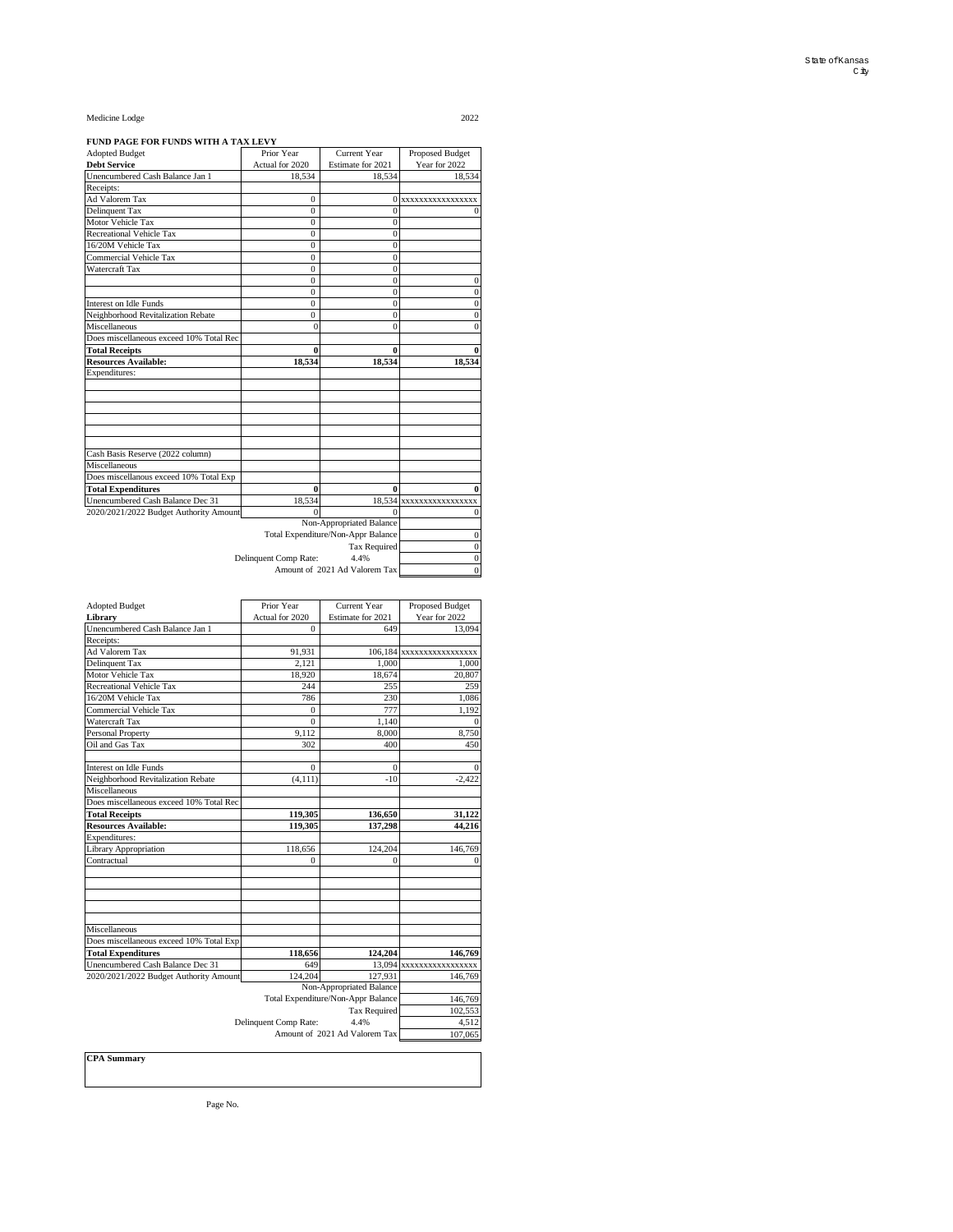### **FUND PAGE FOR FUNDS WITH NO TAX LEVY**

| <b>Adopted Budget</b>                   | Prior Year      | Current Year      | Proposed Budget |  |
|-----------------------------------------|-----------------|-------------------|-----------------|--|
| <b>Special Highway</b>                  | Actual for 2020 | Estimate for 2021 | Year for 2022   |  |
| Unencumbered Cash Balance Jan 1         | 169,647         | 46,956            | 44,396          |  |
| Receipts:                               |                 |                   |                 |  |
| <b>State of Kansas Gas Tax</b>          | 47,988          | 47,440            | 47,190          |  |
| <b>County Transfers Gas</b>             | 0               | 0                 |                 |  |
| Interest on Idle Funds                  |                 | $\overline{0}$    |                 |  |
| Miscellaneous                           |                 |                   |                 |  |
| Does miscellaneous exceed 10% Total Rec |                 |                   |                 |  |
| <b>Total Receipts</b>                   | 47,988          | 47,440            | 47,190          |  |
| <b>Resources Available:</b>             | 217,635         | 94,396            | 91,586          |  |
| Expenditures:                           |                 |                   |                 |  |
| <b>Other Contractual Services</b>       |                 | 50,000            | 90,000          |  |
| Asphalt and Cold Patch                  |                 |                   |                 |  |
| <b>Other Construction Supplies</b>      |                 |                   |                 |  |
| <b>Street Signs</b>                     |                 |                   |                 |  |
| <b>Street Overlay</b>                   | 140,924         |                   |                 |  |
| <b>Street Improvements</b>              | 29,756          |                   |                 |  |
| Miscellaneous                           |                 |                   |                 |  |
| Does miscellaneous exceed 10% Total Exp |                 |                   |                 |  |
| <b>Total Expenditures</b>               | 170,680         | 50,000            | 90,000          |  |
| Unencumbered Cash Balance Dec 31        | 46,956          | 44,396            | 1,586           |  |
| 2020/2021/2022 Budget Authority Amoun   | 50,000          | 50,000            | 90,000          |  |

**See Tab A**

| <b>Adopted Budget</b>                   |                 |                     |                 |
|-----------------------------------------|-----------------|---------------------|-----------------|
|                                         | Prior Year      | <b>Current Year</b> | Proposed Budget |
| <b>Special Parks and Rec</b>            | Actual for 2020 | Estimate for 2021   | Year for 2022   |
| Unencumbered Cash Balance Jan 1         | 22,618          | 18,513              | 13,013          |
| Receipts:                               |                 |                     |                 |
| Local Alcohol Liquior Funds             | 9,395           | 8,000               | 9,500           |
|                                         |                 |                     |                 |
| Interest on Idle Funds                  |                 | $\mathbf{0}$        |                 |
| Miscellaneous                           |                 | $\overline{0}$      |                 |
| Does miscellaneous exceed 10% Total Rec |                 |                     |                 |
| <b>Total Receipts</b>                   | 9,395           | 8,000               | 9,500           |
| <b>Resources Available:</b>             | 32,013          | 26,513              | 22,513          |
| Expenditures:                           |                 |                     |                 |
| Park Improvements                       | 13,500          | 13,500              | 22,000          |
|                                         |                 |                     |                 |
| Cash Forward (2022 column)              |                 |                     |                 |
| Miscellaneous                           | $\theta$        | $\theta$            | 0               |
| Does miscellaneous exceed 10% Total Exp |                 |                     |                 |
| <b>Total Expenditures</b>               | 13,500          | 13,500              | 22,000          |
| Unencumbered Cash Balance Dec 31        | 18,513          | 13,013              | 513             |
| 2020/2021/2022 Budget Authority Amoun   | 13,500          | 30,000              | 22,000          |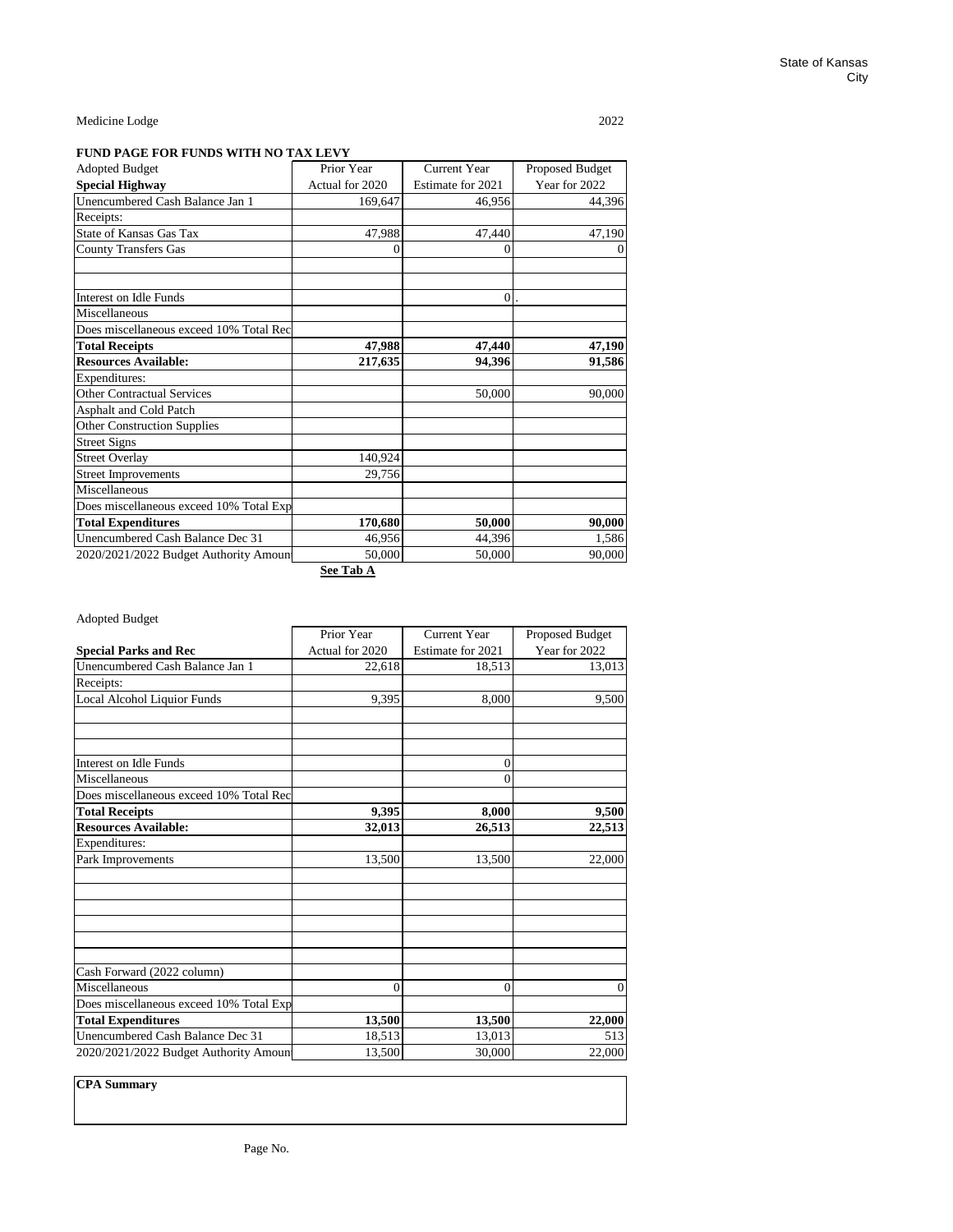### **FUND PAGE FOR FUNDS WITH NO TAX LEVY**

| <b>Adopted Budget</b>                   | Prior Year      | <b>Current Year</b> | Proposed Budget |  |
|-----------------------------------------|-----------------|---------------------|-----------------|--|
| <b>Tourism</b>                          | Actual for 2020 | Estimate for 2021   | Year for 2022   |  |
| Unencumbered Cash Balance Jan 1         | 20,457          | 31,839              | 17,339          |  |
| Receipts:                               |                 |                     |                 |  |
| <b>Guest Tax</b>                        | 11,382          | 15,500              | 15,500          |  |
|                                         |                 |                     |                 |  |
| Interest on Idle Funds                  |                 |                     |                 |  |
| Miscellaneous                           |                 |                     |                 |  |
| Does miscellaneous exceed 10% Total Rec |                 |                     |                 |  |
| <b>Total Receipts</b>                   | 11,382          | 15,500              | 15,500          |  |
| <b>Resources Available:</b>             | 31,839          | 47,339              | 32,839          |  |
| Expenditures:                           |                 |                     |                 |  |
| Commodities                             |                 |                     |                 |  |
| <b>Contractual Services</b>             |                 |                     | 5,000           |  |
| Donations                               |                 |                     |                 |  |
| Reimbursed Expense                      |                 |                     |                 |  |
| <b>Grant Match</b>                      | $\theta$        | 30,000              | 25,000          |  |
| Cash Forward (2022 column)              |                 |                     |                 |  |
| Miscellaneous                           |                 |                     |                 |  |
| Does miscellaneous exceed 10% Total Exp |                 |                     |                 |  |
| <b>Total Expenditures</b>               | $\bf{0}$        | 30,000              | 30,000          |  |
| Unencumbered Cash Balance Dec 31        | 31,839          | 17,339              | 2,839           |  |
| 2020/2021/2022 Budget Authority Amoun   | 30,000          | 30,000              | 30,000          |  |

### Adopted Budget

|                                         | Prior Year      | <b>Current Year</b> | Proposed Budget |
|-----------------------------------------|-----------------|---------------------|-----------------|
| <b>Community Improvement District</b>   | Actual for 2020 | Estimate for 2021   | Year for 2022   |
| Unencumbered Cash Balance Jan 1         | 351,879         | 582,546             | 571,196         |
| Receipts:                               |                 |                     |                 |
| <b>Bond Proceeds</b>                    | $\Omega$        | $\theta$            |                 |
| Sales Tax                               | 230,667         | 229,000             | 232,000         |
| Interest on Idle Funds                  |                 |                     |                 |
| Miscellaneous                           |                 |                     |                 |
| Does miscellaneous exceed 10% Total Rec |                 |                     |                 |
| <b>Total Receipts</b>                   | 230,667         | 229,000             | 232,000         |
| <b>Resources Available:</b>             | 582,546         | 811,546             | 803,196         |
| Expenditures:                           |                 |                     |                 |
| <b>Professional Services</b>            | 0               | 50,000              | 375,000         |
| Contractual                             | 0               | 0                   |                 |
| <b>Bond Payment</b>                     | 0               | 190,350             | 193,000         |
| Cash Forward (2022 column)              |                 |                     |                 |
| Miscellaneous                           |                 |                     |                 |
| Does miscellaneous exceed 10% Total Exp |                 |                     |                 |
| <b>Total Expenditures</b>               | $\mathbf{0}$    | 240,350             | 568,000         |
| Unencumbered Cash Balance Dec 31        | 582,546         | 571,196             | 235,196         |
| 2020/2021/2022 Budget Authority Amoun   | 253,000         | 240,350             | 568,000         |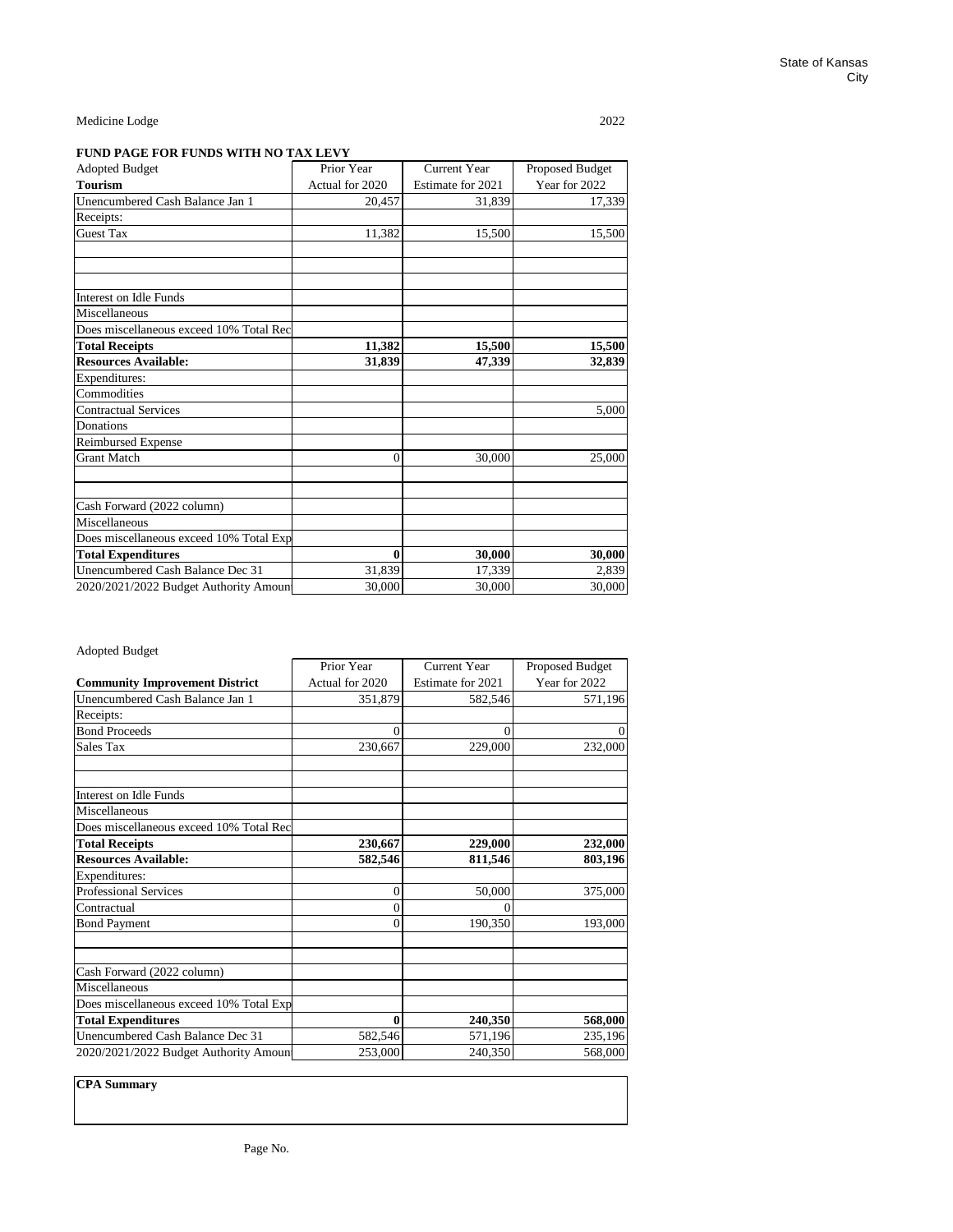# **FUND PAGE FOR FUNDS WITH NO TAX LEVY**

| <b>Adopted Budget</b>                          | Prior Year      | <b>Current Year</b> | Proposed Budget |  |
|------------------------------------------------|-----------------|---------------------|-----------------|--|
| <b>Water Utility</b>                           | Actual for 2020 | Estimate for 2021   | Year for 2022   |  |
| Unencumbered Cash Balance Jan 1                | 669,694         | 628,273             | 458,833         |  |
| Receipts:                                      |                 |                     |                 |  |
| Sales                                          | 976,048         | 995,000             | 985,000         |  |
| Reimbursed Expense                             | $\Omega$        | $\Omega$            | $\theta$        |  |
| New Service                                    | 4,650           | 4,500               | 4,500           |  |
| Reconnects                                     | 4,650           | 4,650               | 2,000           |  |
| <b>Bulk</b> sales                              | 883             | 1,250               | 1,000           |  |
| Swimming Pool fee                              | 76,630          | 76,650              | 72,000          |  |
| Sales Tax                                      | 4,942           | 4,881               | 4,985           |  |
| Miscellaneous                                  |                 |                     |                 |  |
| Does miscellaneous exceed 10% Total Rec        |                 |                     |                 |  |
| <b>Total Receipts</b>                          | 1,067,803       | 1,086,931           | 1,069,485       |  |
| <b>Resources Available:</b>                    | 1,737,497       | 1,715,204           | 1,528,318       |  |
| Expenditures:                                  |                 |                     |                 |  |
| Personnel                                      | 241,116         | 187,476             | 219,585         |  |
| Commodities                                    | 107,750         | 94,000              | 96,250          |  |
| <b>Contractual Services</b>                    | 123,850         | 131,250             | 152,476         |  |
| Capital Outlay                                 | 243,513         | 351,800             | 319,500         |  |
| <b>General Government</b>                      | 20,900          | 10,250              | 5,000           |  |
|                                                |                 |                     |                 |  |
| Transfer to General for Swimming Pool          | 64,000          | 67,000              | 67,000          |  |
| Transfer to General (franchise)                | 67,000          | 67,500              | 67,500          |  |
| <b>Transfer to Municipal Equipment Reserve</b> | 18,000          | 12,500              | 15,000          |  |
| <b>Transfer to Water Reserve</b>               | 90,000          | 125,000             | 125,000         |  |
| Transfer to Sewer                              | 125,000         | 130,000             | 150,000         |  |
|                                                |                 |                     |                 |  |
| <b>ARPA Grant</b>                              | $\overline{0}$  | 69,595              | 69,595          |  |
|                                                |                 |                     |                 |  |
|                                                |                 |                     |                 |  |
|                                                |                 |                     |                 |  |
|                                                |                 |                     |                 |  |
|                                                |                 |                     |                 |  |
|                                                |                 |                     |                 |  |
|                                                |                 |                     |                 |  |
|                                                |                 |                     |                 |  |
| Cash Forward (2022 column)                     |                 |                     |                 |  |
| Miscellaneous                                  | 8,095           | 10,000              | 10,000          |  |
| Does miscellaneous exceed 10% Total Exp        |                 |                     |                 |  |
| <b>Total Expenditures</b>                      | 1,109,224       | 1,256,371           | 1,296,906       |  |
| Unencumbered Cash Balance Dec 31               | 628,273         | 458,833             | 231,412         |  |
| 2020/2021/2022 Budget Authority Amount         | 1,240,550       | 1,266,402           | 1,296,906       |  |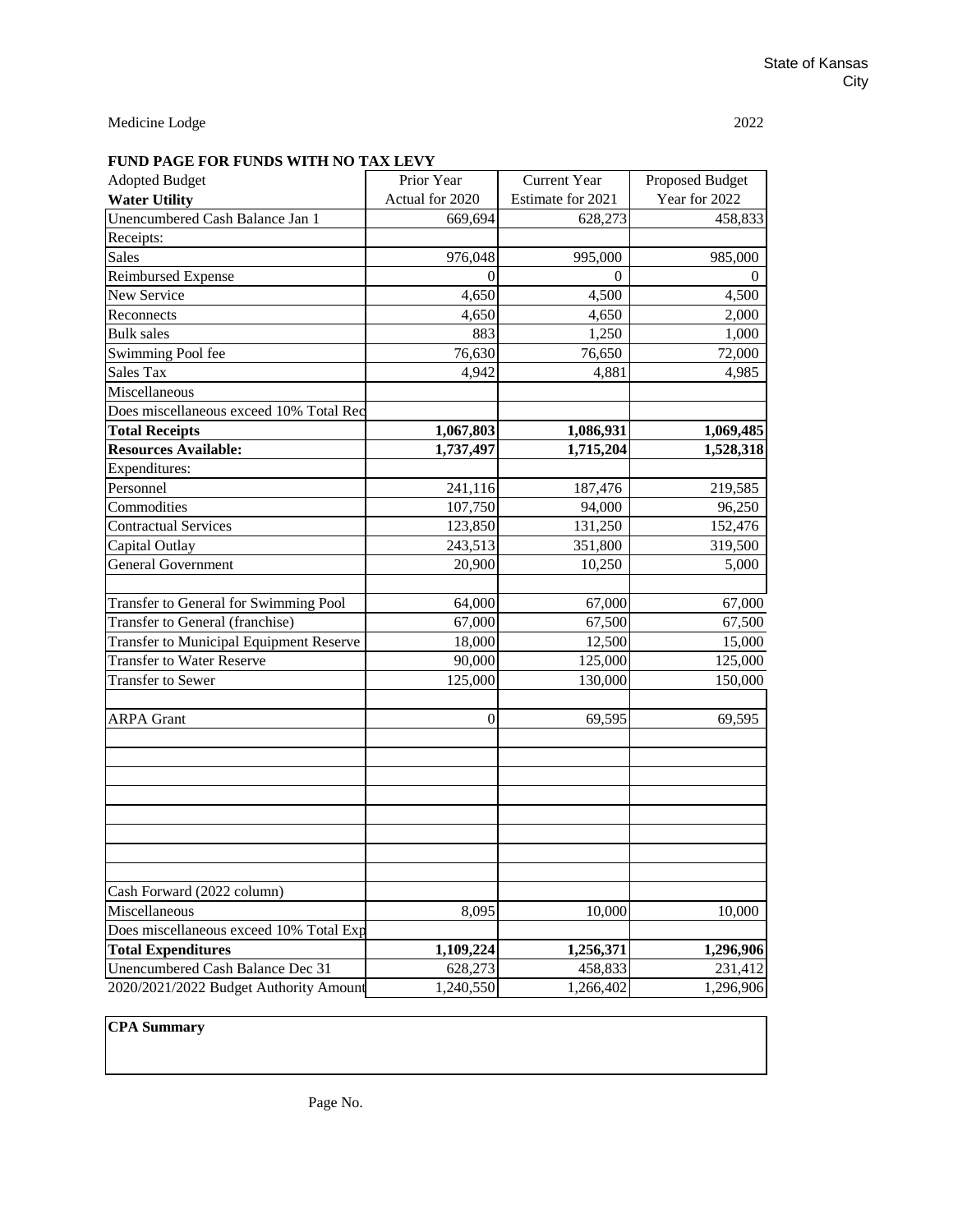# **FUND PAGE FOR FUNDS WITH NO TAX LEVY**

| <b>Adopted Budget</b>                          | Prior Year      | <b>Current Year</b> | Proposed Budget |
|------------------------------------------------|-----------------|---------------------|-----------------|
| <b>Sewer Utility</b>                           | Actual for 2020 | Estimate for 2021   | Year for 2022   |
| Unencumbered Cash Balance Jan 1                | 113,149         | 103,471             | 81,301          |
| Receipts:                                      |                 |                     |                 |
| <b>Sales</b>                                   | 350,600         | 351,000             | 367,250         |
| Reimbursed Expenses                            | $\theta$        | $\Omega$            | $\theta$        |
| Other charges                                  | $\mathbf{0}$    | $\Omega$            | $\Omega$        |
|                                                |                 |                     |                 |
| <b>Transfer from Solid Waste</b>               | $\overline{0}$  | $\theta$            | $\Omega$        |
| <b>Transfer from Water</b>                     | 125,000         | 130,000             | 155,000         |
|                                                |                 |                     |                 |
| Interest on Idle Funds                         |                 |                     |                 |
| Miscellaneous                                  |                 |                     |                 |
| Does miscellaneous exceed 10% Total Rec        |                 |                     |                 |
| <b>Total Receipts</b>                          | 475,600         | 481,000             | 522,250         |
| <b>Resources Available:</b>                    | 588,749         | 584,471             | 603,551         |
| Expenditures:                                  |                 |                     |                 |
| Personnel                                      | 126,184         | 130,570             | 157,143         |
| Commodities                                    | 45,391          | 66,100              | 57,750          |
| Contractual services                           | 115,304         | 102,250             |                 |
| Capital Outlay                                 | 192,803         | 194,250             | 129,925         |
| <b>General Government</b>                      | $\theta$        | $\Omega$            | 57,750          |
|                                                |                 |                     |                 |
| Transfer to General (franchise)                | $\overline{0}$  | $\Omega$            | 192,500         |
| <b>Transfer to Sewer Reserve</b>               | 5,500           | 10,000              | 5,500           |
| <b>Transfer to Municipal Equipment Reserve</b> | 0               | $\Omega$            | 0               |
|                                                |                 |                     |                 |
|                                                |                 |                     |                 |
|                                                |                 |                     |                 |
|                                                |                 |                     |                 |
|                                                |                 |                     |                 |
|                                                |                 |                     |                 |
|                                                |                 |                     |                 |
|                                                |                 |                     |                 |
|                                                |                 |                     |                 |
|                                                |                 |                     |                 |
|                                                |                 |                     |                 |
| Cash Forward (2022 column)                     |                 |                     |                 |
| Miscellaneous                                  | 95              | $\mathbf{0}$        | 1,500           |
| Does miscellaneous exceed 10% Total Exp        |                 |                     |                 |
| <b>Total Expenditures</b>                      | 485,278         | 503,170             | 602,068         |
| Unencumbered Cash Balance Dec 31               | 103,471         | 81,301              | 1,483           |
| 2020/2021/2022 Budget Authority Amount         | 500,350         | 503,170             | 602,068         |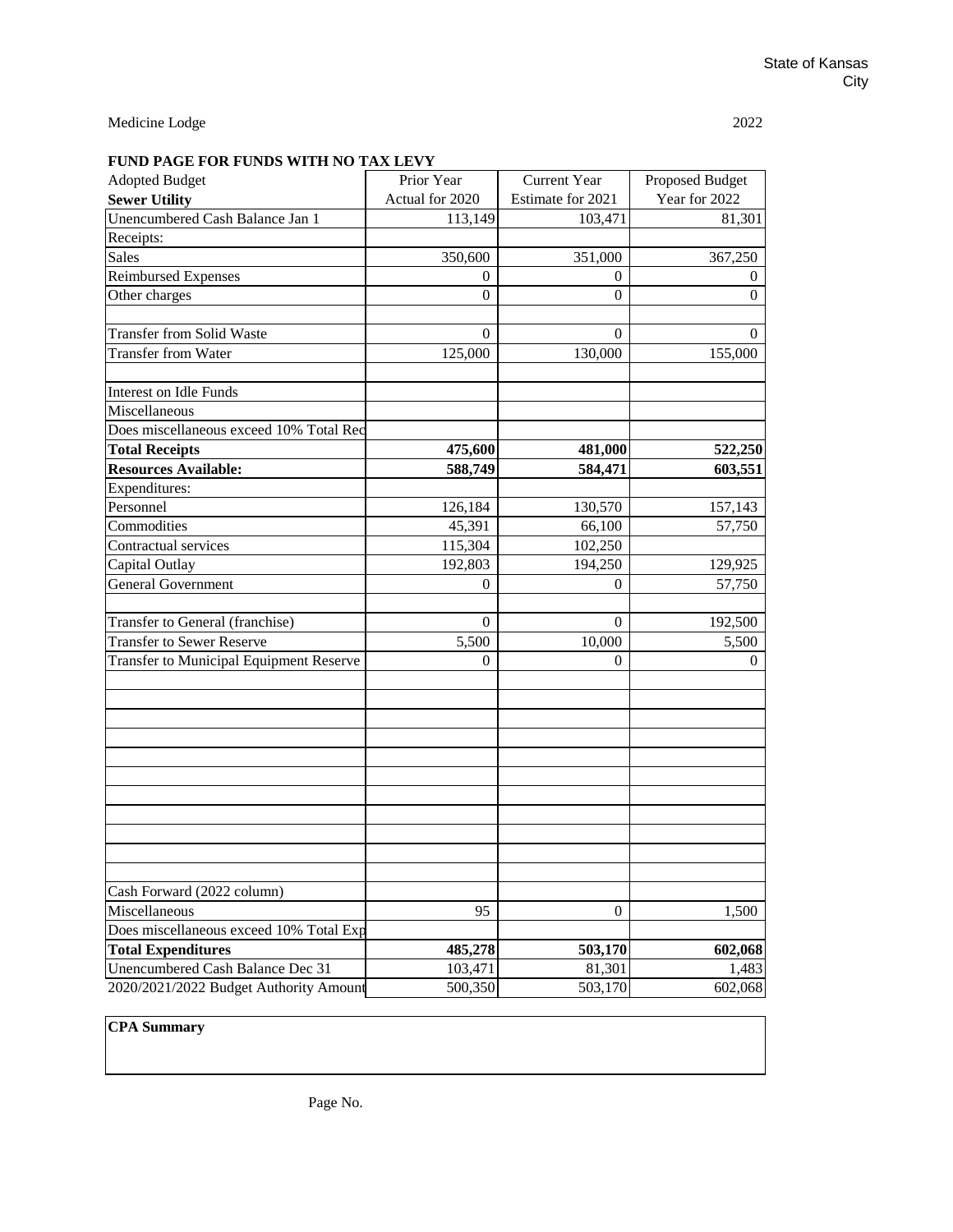## **FUND PAGE FOR FUNDS WITH NO TAX LEVY**

| <b>Adopted Budget</b>                   | Prior Year      | <b>Current Year</b> | Proposed Budget |  |
|-----------------------------------------|-----------------|---------------------|-----------------|--|
| <b>Solid Waste</b>                      | Actual for 2020 | Estimate for 2021   | Year for 2022   |  |
| Unencumbered Cash Balance Jan 1         | 932             | 833                 | 3,684           |  |
| Receipts:                               |                 |                     |                 |  |
| Sales                                   | 342,611         | 345,131             | 360,325         |  |
|                                         |                 |                     |                 |  |
|                                         |                 |                     |                 |  |
|                                         |                 |                     |                 |  |
|                                         |                 |                     |                 |  |
|                                         |                 |                     |                 |  |
|                                         |                 |                     |                 |  |
| Interest on Idle Funds                  |                 |                     |                 |  |
| Miscellaneous                           |                 |                     |                 |  |
| Does miscellaneous exceed 10% Total Rec |                 |                     |                 |  |
| <b>Total Receipts</b>                   | 342,611         | 345,131             | 360,325         |  |
| <b>Resources Available:</b>             | 343,543         | 345,964             | 364,009         |  |
| Expenditures:                           |                 |                     |                 |  |
| Personnel                               | 0               | $\mathbf{0}$        | $\theta$        |  |
| Commodities                             | 3,676           | $\Omega$            | $\Omega$        |  |
| <b>Contractual Services</b>             | 339,035         | 342,280             | 352,706         |  |
| Capital Outlay                          | $\Omega$        | $\Omega$            | $\Omega$        |  |
|                                         |                 |                     |                 |  |
| Transfer to General (administration)    | $\mathbf{0}$    | $\boldsymbol{0}$    | $\overline{0}$  |  |
| Transfer to General (franchise)         | $\mathbf{0}$    | $\boldsymbol{0}$    | $\theta$        |  |
| Transfer to Sewer Utility               | $\theta$        | $\mathbf{0}$        | $\Omega$        |  |
|                                         |                 |                     |                 |  |
|                                         |                 |                     |                 |  |
|                                         |                 |                     |                 |  |
|                                         |                 |                     |                 |  |
|                                         |                 |                     |                 |  |
|                                         |                 |                     |                 |  |
|                                         |                 |                     |                 |  |
|                                         |                 |                     |                 |  |
|                                         |                 |                     |                 |  |
|                                         |                 |                     |                 |  |
|                                         |                 |                     |                 |  |
|                                         |                 |                     |                 |  |
| Cash Forward (2022 column)              |                 |                     |                 |  |
| Miscellaneous                           |                 |                     |                 |  |
| Does miscellaneous exceed 10% Total Exp |                 |                     |                 |  |
| <b>Total Expenditures</b>               | 342,711         | 342,280             | 352,706         |  |
| Unencumbered Cash Balance Dec 31        | 833             | 3,684               | 11,303          |  |
| 2020/2021/2022 Budget Authority Amount  | 347,175         | 358,000             | 352,706         |  |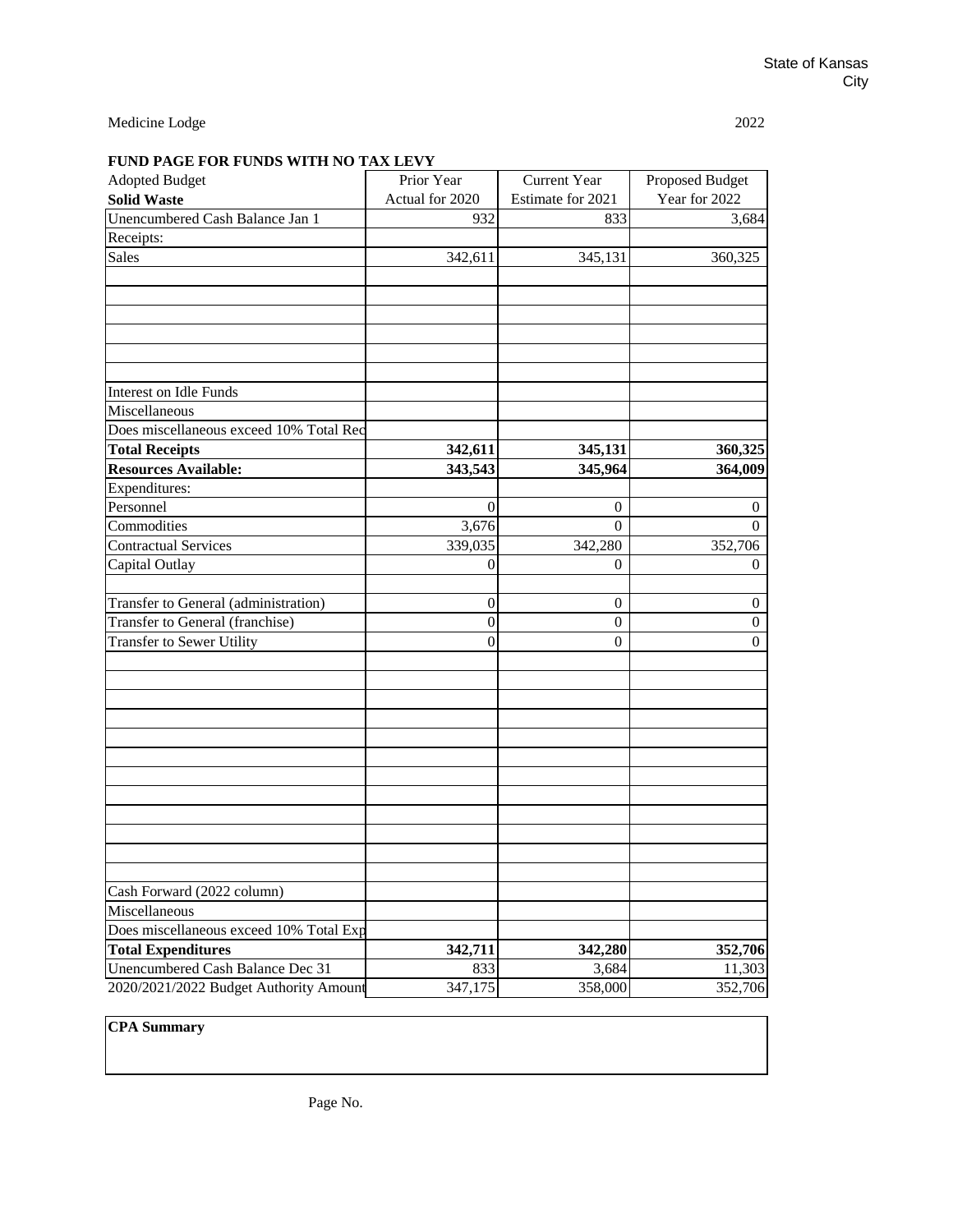## State of Kansas City

## Medicine Lodge **NON-BUDGETED FUNDS (A)** 2022

*(Only the actual budget year for 2020 is to be shown)*

Non-Budgeted Funds-A

| (1) Fund Name:                  |              | (2) Fund Name:               |                | (3) Fund Name:             |              | (4) Fund Name:                |                | (5) Fund Name:              |                |           |      |
|---------------------------------|--------------|------------------------------|----------------|----------------------------|--------------|-------------------------------|----------------|-----------------------------|----------------|-----------|------|
| <b>Inicipal Equipment Resel</b> |              | <b>Sewer OMR Reserve</b>     |                | pital Imrpovement Reser    |              | <b>Water Reserve</b>          |                | <b>Sidewalk Improvement</b> |                |           |      |
| Unencumbered                    |              | Unencumbered                 |                | Unencumbered               |              | Unencumbered                  |                | Unencumbered                |                | Total     |      |
| Cash Balance Jan 1              | 761,615      | Cash Balance Jan 1           | 49,476         | Cash Balance Jan 1         | 961,736      | Cash Balance Jan 1            | 808,731        | Cash Balance Jan 1          | 11,151         | 2,592,709 |      |
| Receipts:                       |              | Receipts:                    |                | Receipts:                  |              | Receipts:                     |                | Receipts:                   |                |           |      |
| <b>Tranfer Water</b>            | 18,000       | <b>Trasnfer Sewer</b>        | 5,000          | <b>FAA Grant</b>           | 44,286       | Transfer Water                | 90,000         | Sidewalk Relacement R       | $\mathbf{0}$   |           |      |
| <b>GF</b> Tansfer               | 10,000       |                              |                | <b>GF</b> Transfer         | 85,950       | Grants                        | $\mathbf{0}$   |                             |                |           |      |
| <b>Tranfer Sewer</b>            | $\mathbf{0}$ |                              |                | Grants                     | $\mathbf{0}$ |                               |                |                             |                |           |      |
|                                 |              |                              |                | Pool Transfer              | 47,000       |                               |                |                             |                |           |      |
|                                 |              |                              |                |                            |              |                               |                |                             |                |           |      |
|                                 |              |                              |                |                            |              |                               |                |                             |                |           |      |
|                                 |              |                              |                |                            |              |                               |                |                             |                |           |      |
|                                 |              |                              |                |                            |              |                               |                |                             |                |           |      |
| <b>Total Receipts</b>           | 28,000       | <b>Total Receipts</b>        | 5,000          | <b>Total Receipts</b>      | 177,236      | <b>Total Receipts</b>         | 90,000         | <b>Total Receipts</b>       | $\overline{0}$ | 300,236   |      |
| Resources Available:            | 789,615      | Resources Available:         | 54,476         | Resources Available:       | 1,138,972    | Resources Available:          | 898,731        | Resources Available:        | 11,151         | 2,892,945 |      |
| Expenditures:                   |              | Expenditures:                |                | Expenditures:              |              | Expenditures:                 |                | Expenditures:               |                |           |      |
| <b>Operating Equipment</b>      | 91,324       | <b>Profesional Services</b>  | $\overline{0}$ | <b>Airport Service</b>     | 11,675       | <b>Professional Services</b>  | 86,272         | Conractual                  | $\bf{0}$       |           |      |
| Trucks                          | 33,787       | <b>Operating Equipment</b>   | 1,055          | <b>Operating Equipment</b> | 17,311       | <b>Building Repair/Improv</b> | $\overline{0}$ | Professional Services       | 802            |           |      |
| Other Equipment                 | 5.939        | <b>Building Improvements</b> | $\overline{0}$ | <b>Street Overlay</b>      | 140,924      | <b>Water Lines</b>            | $\overline{0}$ |                             |                |           |      |
|                                 |              |                              |                | Professional Services      | 10,700       | Pumps                         | $\overline{0}$ |                             |                |           |      |
|                                 |              |                              |                | Bridge R/R                 | 10,743       | <b>Operating Equipment</b>    | 1,712          |                             |                |           |      |
|                                 |              |                              |                |                            |              | Well Improvements             | $\mathbf{0}$   |                             |                |           |      |
|                                 |              |                              |                |                            |              |                               |                |                             |                |           |      |
|                                 |              |                              |                |                            |              |                               |                |                             |                |           |      |
| <b>Total Expenditures</b>       | 131,050      | <b>Total Expenditures</b>    | 1,055          | <b>Total Expenditures</b>  | 191,353      | <b>Total Expenditures</b>     | 87,984         | <b>Total Expenditures</b>   | 802            | 412,244   |      |
| Cash Balance Dec 31             | 658,565      | Cash Balance Dec 31          | 53,421         | Cash Balance Dec 31        | 947,619      | Cash Balance Dec 31           | 810,747        | Cash Balance Dec 31         | 10,349         | 2,480,701 | **   |
|                                 |              |                              |                |                            |              |                               |                |                             |                | 2,480,701 | $**$ |

\*\*Note: These two block figures should agree.

**CPA Summary**

Page No.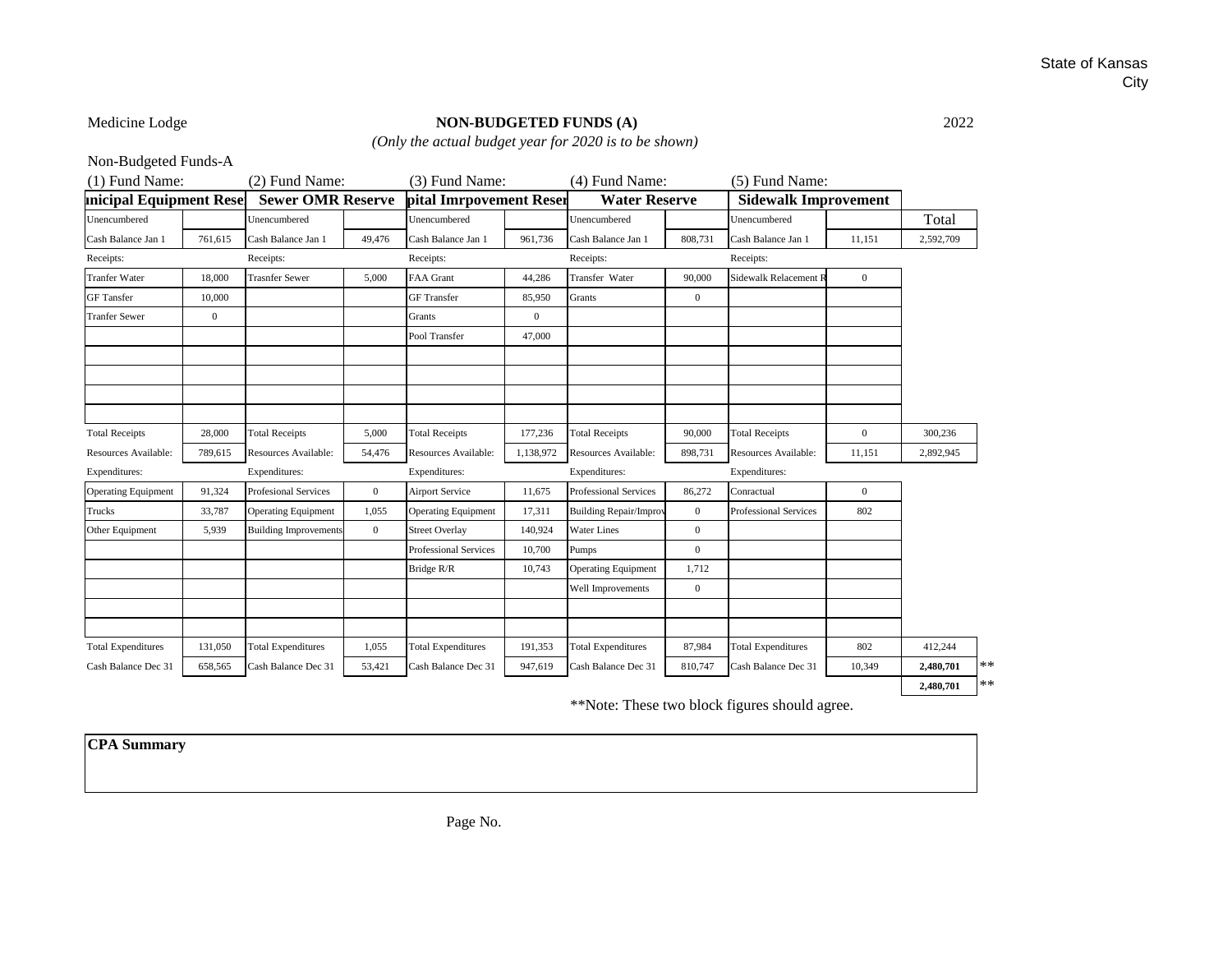#### **NOTICE OF BUDGET HEARING**

**Medicine Lodge** The governing body of

will meet on at 7:00 PM at City Hall -114 W First Ave. for the purpose of hearing and

answering objections of taxpayers relating to the proposed use of all funds and the amount of ad valorem tax.

Detailed budget information is available at City Hall -114 W First Ave. and will be available at this hearing.

### **BUDGET SUMMARY**

Proposed Budget 2022 Expenditures and Amount of 2021 Ad Valorem Tax establish the maximum limits of the 2022 budget. Estimated Tax Rate is subject to change depending on the final assessed valuation.

|                                | Prior Year Actual for 2020 |           | Current Year Estimate for 2021 |            | Proposed Budget Year for 2022 |                |            |
|--------------------------------|----------------------------|-----------|--------------------------------|------------|-------------------------------|----------------|------------|
|                                |                            | Actual    |                                | Actual     | <b>Budget Authority</b>       | Amount of 2021 | Estimate   |
| <b>FUND</b>                    | Expenditures               | Tax Rate* | Expenditures                   | Tax Rate * | for Expenditures              | Ad Valorem Tax | Tax Rate * |
| General                        | 1,582,084                  | 64.539    | 1,772,789                      | 63.851     | 2,045,399                     | 639,884        | 64.718     |
| Debt Service                   |                            |           |                                |            |                               |                |            |
| Library                        | 118,656                    | 10.203    | 124,204                        | 10.532     | 146,769                       | 107,065        | 10.829     |
|                                |                            |           |                                |            |                               |                |            |
|                                |                            |           |                                |            |                               |                |            |
|                                |                            |           |                                |            |                               |                |            |
|                                |                            |           |                                |            |                               |                |            |
|                                |                            |           |                                |            |                               |                |            |
|                                |                            |           |                                |            |                               |                |            |
|                                |                            |           |                                |            |                               |                |            |
|                                |                            |           |                                |            |                               |                |            |
|                                |                            |           |                                |            |                               |                |            |
| Special Highway                | 170,680                    |           | 50,000                         |            | 90,000                        |                |            |
| Special Parks and Rec          | 13,500                     |           | 13,500                         |            | 22,000                        |                |            |
| Tourism                        |                            |           | 30,000                         |            | 30,000                        |                |            |
| Community Improvement D        |                            |           | 240,350                        |            | 568,000                       |                |            |
|                                |                            |           |                                |            |                               |                |            |
|                                |                            |           |                                |            |                               |                |            |
|                                |                            |           |                                |            |                               |                |            |
|                                |                            |           |                                |            |                               |                |            |
|                                |                            |           |                                |            |                               |                |            |
|                                |                            |           |                                |            |                               |                |            |
|                                |                            |           |                                |            |                               |                |            |
|                                |                            |           |                                |            |                               |                |            |
|                                |                            |           |                                |            |                               |                |            |
|                                |                            |           |                                |            |                               |                |            |
|                                |                            |           |                                |            |                               |                |            |
|                                |                            |           |                                |            |                               |                |            |
| Water Utility<br>Sewer Utility | 1,109,224<br>485,278       |           | 1,256,371<br>503,170           |            | 1,296,906<br>602,068          |                |            |
| Solid Waste                    | 342,711                    |           | 342,280                        |            | 352,706                       |                |            |
|                                |                            |           |                                |            |                               |                |            |
| Non-Budgeted Funds-A           | 412,244                    |           |                                |            |                               |                |            |
|                                |                            |           |                                |            |                               |                |            |
|                                |                            |           |                                |            |                               |                |            |
|                                |                            |           |                                |            |                               |                |            |
| Totals                         | 4,234,376                  | 74.742    | 4,332,664                      | 74.383     | 5,153,848                     | 746,949        | 75.547     |
| Revenue Neutral Rate**         |                            |           |                                |            |                               |                | 75.851     |
| Less: Transfers                | 454,350                    |           | 561,500                        |            | 579,500                       |                |            |
| Net Expenditure                | 3,780,026                  |           | 3,771,164                      |            | 4,574,348                     |                |            |
| <b>Total Tax Levied</b>        | 774,167                    |           | 719,947                        |            | xxxxxxxxxxxxxxxx              |                |            |
| Assessed                       |                            |           |                                |            |                               |                |            |
| Valuation                      | 10,357,840                 |           | 10,082,205                     |            | 9,887,236                     |                |            |
| Outstanding Indebtedness,      |                            |           |                                |            |                               |                |            |
| January 1,                     | 2019                       |           | 2020                           |            | 2021                          |                |            |
| G.O. Bonds                     | 6,113,150                  |           | 5,891,424                      |            | 5,281,171                     |                |            |
| Revenue Bonds                  | $\bf{0}$                   |           | $\boldsymbol{0}$               |            | $\boldsymbol{0}$              |                |            |
| Other                          | 1,254,275                  |           | 887,894                        |            | 548,202                       |                |            |
| Lease Purchase Principal       | 925,000                    |           | 740,000                        |            | 545,000                       |                |            |
| Total                          | 8,292,425                  |           | 7,519,318                      |            | 6,374,373                     |                |            |

\*Tax rates are expressed in mills

*\*\*Revenue Neutral Rate as defined by 2021 Kansas Senate Bill 13.*

City Official Title: City Administrator Jeffrey Porter

2022